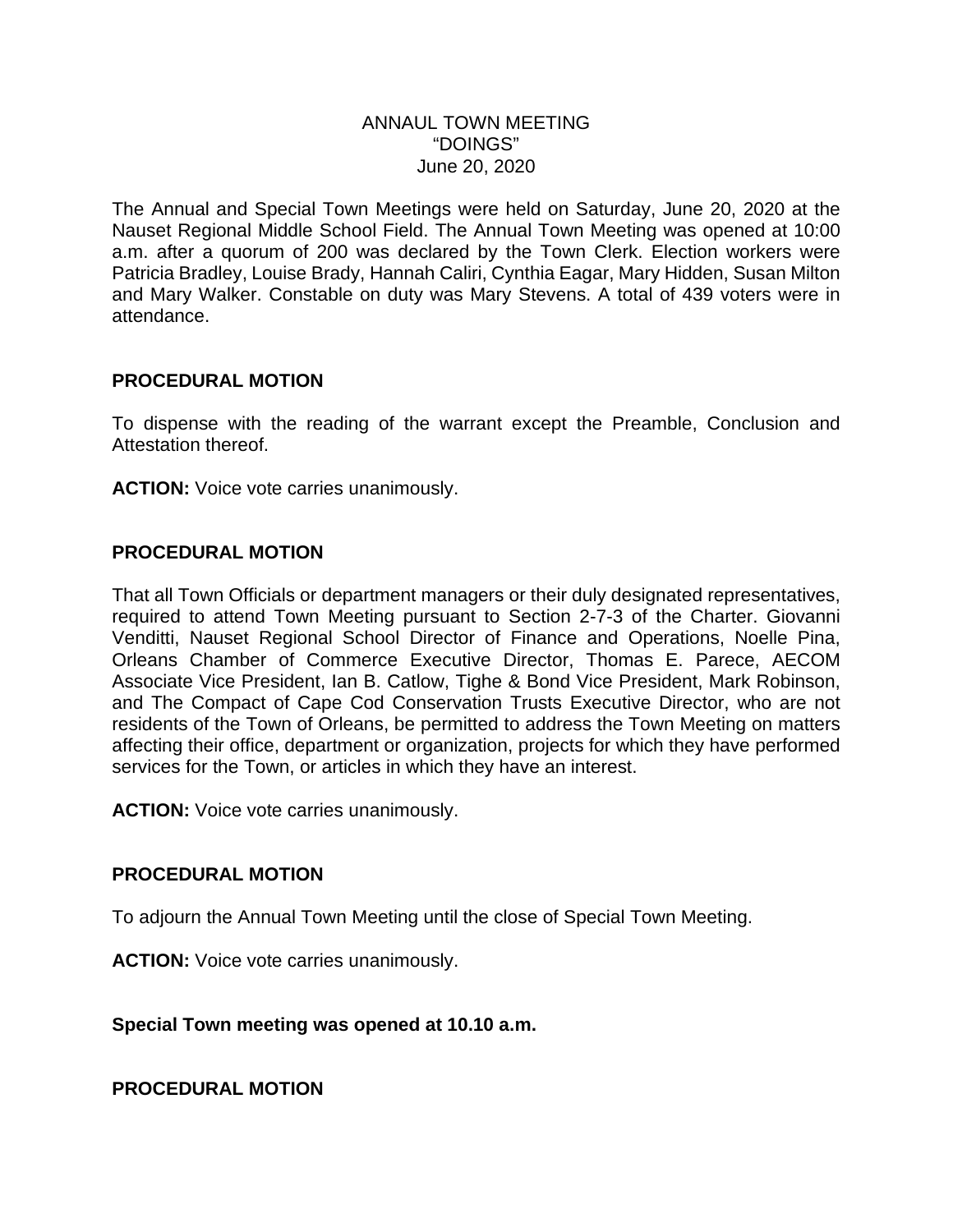To dispense with the reading of the warrant except the Preamble, Conclusion and Attestation thereof.

**ACTION:** Voice vote carries unanimously.

#### **PROCEDURAL MOTION**

That all Orleans Officials or department managers or their duly designated representative, required to attend Town Meeting pursuant to Section 2-7-3 of the charter all of whom are not residents of the Town of Orleans be permitted to address the Special Town Meeting on matters affecting their office, department or organization, or projects for which they have performed services for the Town.

**ACTION:** Voice vote carries unanimously.

### **ARTICLE 1. PAY BILLS OF PRIOR YEARS**

To see if the Town will vote to transfer from available funds a sum of money to pay bills of prior years under the provisions of Chapter 179, Acts of 1941, as amended, or to take any other action relative thereto. (9/10 Vote Required)

**MOTION:** To accept and adopt Article 1 and the sum of Nine Thousand Six Hundred Ninety and 56/100 Dollars (\$9690.56) be transferred from the Overlay Surplus account to pay the following unpaid bills:

| <b>Department</b>              | <b>Vendor</b>                           | <b>Amount</b> |  |  |
|--------------------------------|-----------------------------------------|---------------|--|--|
| <b>Planning Department</b>     | YSI Inc.                                | \$1650.00     |  |  |
| <b>Building and Facilities</b> | Cape & Vineyard Electric<br>Cooperative | \$8040.56     |  |  |
| <b>TOTAL</b>                   |                                         | \$9690.56     |  |  |

The following is a list of unpaid bills of prior years as of June 20, 2020:

And further that the sum of Eight Hundred Seventy-Nine and 47/100 Dollars (\$879.47) be transferred from the Water Surplus account to pay the following unpaid bills: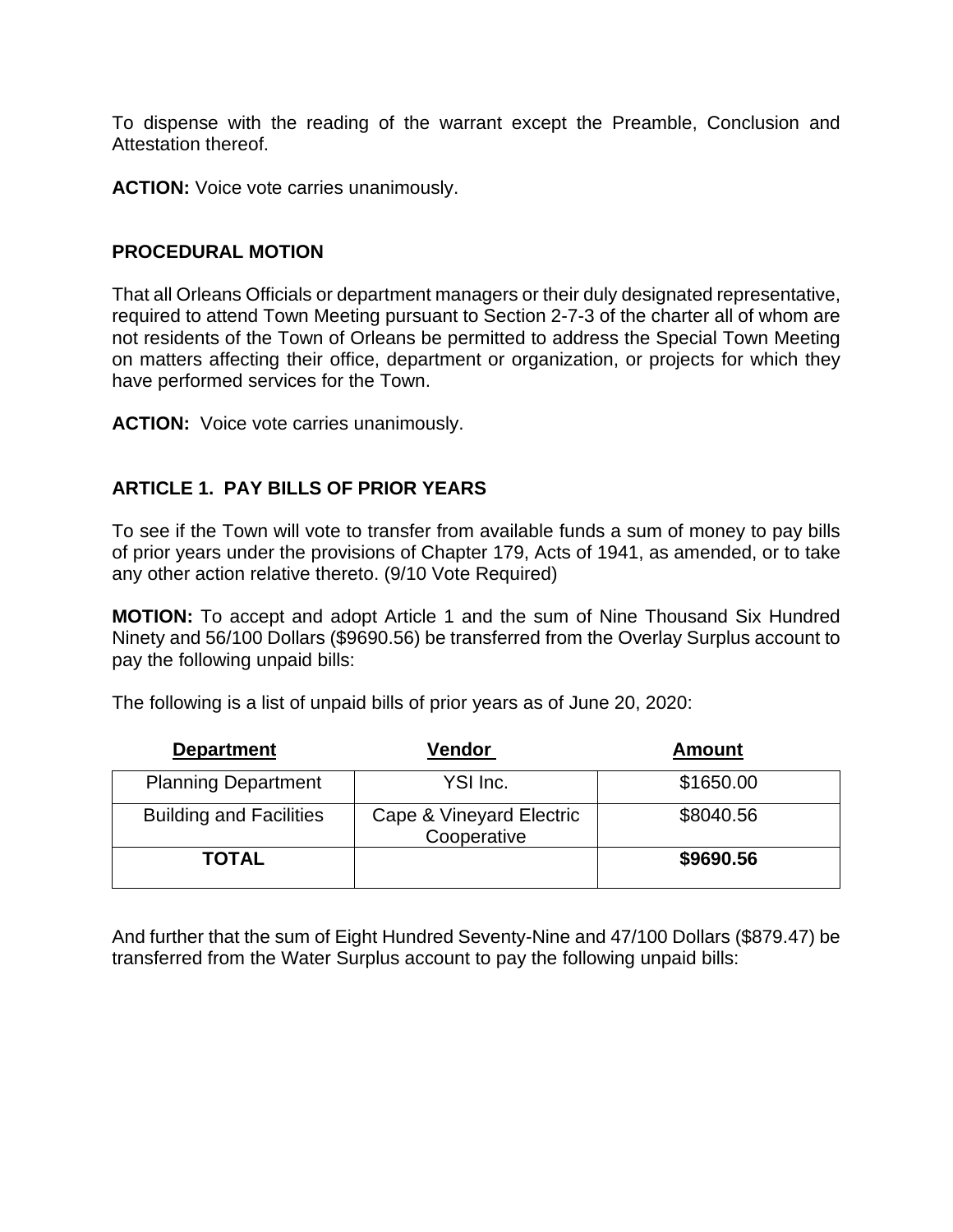The following is a list of unpaid bills of prior years as of June 20, 2020:

| <b>Department</b>       | Vendor                      | <b>Amount</b> |  |
|-------------------------|-----------------------------|---------------|--|
| <b>Water Department</b> | Yarmouth Police Dept.       | \$816.00      |  |
| <b>Water Department</b> | <b>Unifirst Corporation</b> | \$56.72       |  |
| <b>Water Department</b> | <b>Invoice Cloud</b>        | \$6.75        |  |
| <b>TOTAL</b>            |                             | \$879.47      |  |

**ACTION:** Voice vote carries unanimously.

# **ARTICLE 2. FY 20 BUDGET ADJUSTMENTS**

To see if the Town will vote to transfer from available funds and/or authorize the transfer from various line items within current appropriations, such sums of money as necessary to supplement the operating budgets of the various Town departments for Fiscal Year 2020 as follows:

- 1. Transfer from Overlay Surplus the sum of Six Thousand and 00/100 Dollars (\$6,000.00), or any other sum, to the Telecommunication Account for the purpose of funding a change in Verizon billing, additional phone lines and OpenCape charges.
- 2. Transfer from the Overlay Surplus Account the sum of Nineteen Thousand Six Hundred Twenty Two and 00/100 Dollars (\$19,622.00), or any other sum, to the Town/School Unemployment Accounts to fund the unforeseen unemployment claims.

(Simple Majority Vote Required)

**MOTION:** To accept and adopt Article 2, as read, and the transfers be made from available funds for the purpose(s) set forth in the article.

**ACTION:** Voice vote carries unanimously.

# **ARTICLE 3. FUND ORLEANS POLICE FEDERATION CONTRACT (FY20)**

To see if the Town will vote to transfer from available funds the sum of One Hundred One Thousand Four Hundred Fifty and 00/100 Dollars (\$101,450.00), or any other sum, to be added to the Fiscal Year 2020 Salaries Account for the Police Department budget and for the Medicare Taxes Budget for employees covered under the collective bargaining agreement between the Town and the Orleans Police Federation, or to take any other action relative thereto. (Simple Majority Vote Required)

**MOTION: To** accept and adopt Article 3 as printed in the warrant and that the sum of Ninety Four Thousand Six Hundred Eighty Eight and 00/100 Dollars (\$94,688.00) be transferred from the Overlay Surplus account and Six Thousand Seven Hundred Sixty Three and 00/100 Dollars (\$6,763.00) be transferred from Free Cash for this purpose.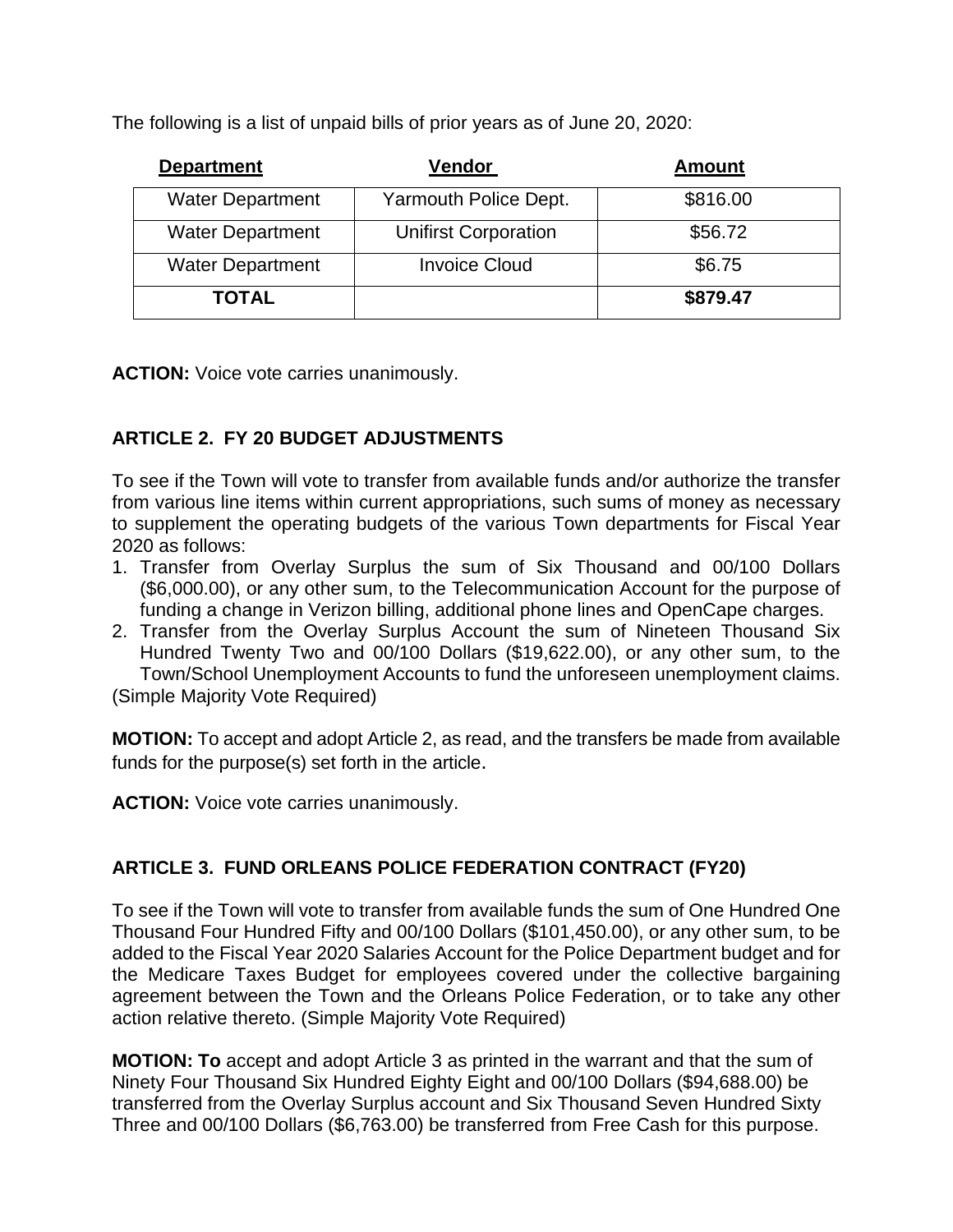**ACTION:** Voice vote carries unanimously.

### **ARTICLE 4. FUND ORLEANS PERMANENT FIREFIGHTERS ASSOCIATION CONTRACT (FY20)**

To see if the Town will vote to transfer from available funds a sufficient sum of money to be added to the Fiscal Year 2020 Salaries Account for the Fire Department budget and for the Medicare Taxes Budget for employees covered under the collective bargaining agreement between the Town and the Orleans Permanent Firefighters Association, or to take any other action relative thereto. (Simple Majority Vote Required)

**MOTION:** To accept and adopt Article 4 as printed in the warrant and that the sum of One Hundred Three Thousand Three Hundred Fifteen and 00/100 Dollars (\$103,315.00) be transferred from Free Cash for this purpose.

**ACTION:** Voice vote carries unanimously.

## **ARTICLE 5. FUND UNANTICIPATED EMPLOYEE BUYOUTS**

To see if the Town will vote to transfer from available funds the sum of Twenty Two Thousand One Hundred Forty Five and 00/100 Dollars (\$22,145.00) or any other sum, to fund unanticipated employee-related buyouts, or to take any other action relative thereto. (Simple Majority Vote Required)

**MOTION:** To accept and adopt Article 5 as printed in the warrant and that the sum of Twenty-Two Thousand One Hundred Forty-Five and 00/100 Dollars (\$22,145.00) be transferred from Free Cash for this purpose.

**ACTION:** Voice vote carries unanimously.

#### **ARTICLE 6. FUND RADIO TRANSMITTERS FOR REMOTE SITE COMMUNICATION WITH THE WATER TREATMENT PLANT**

To see if the Town will vote to transfer from available funds the sum of Thirty Seven Thousand and 00/100 Dollars (\$37,000.00) or any other sum, for the purpose of engineering oversight and radio transmitter purchase and installation at seven remote well and tank sites to work with programmable logic controllers (PLC) for communication to the Water Treatment Plant's supervisory control and data acquisition system (SCADA), or to take any other action relative thereto. (Simple Majority Vote required.

**MOTION:** To accept and adopt Article 6 as printed in the warrant and that the sum of Thirty-Seven Thousand and 00/100 Dollars (\$37,000.00) be transferred from the Water Surplus account for the purposes set forth in the article.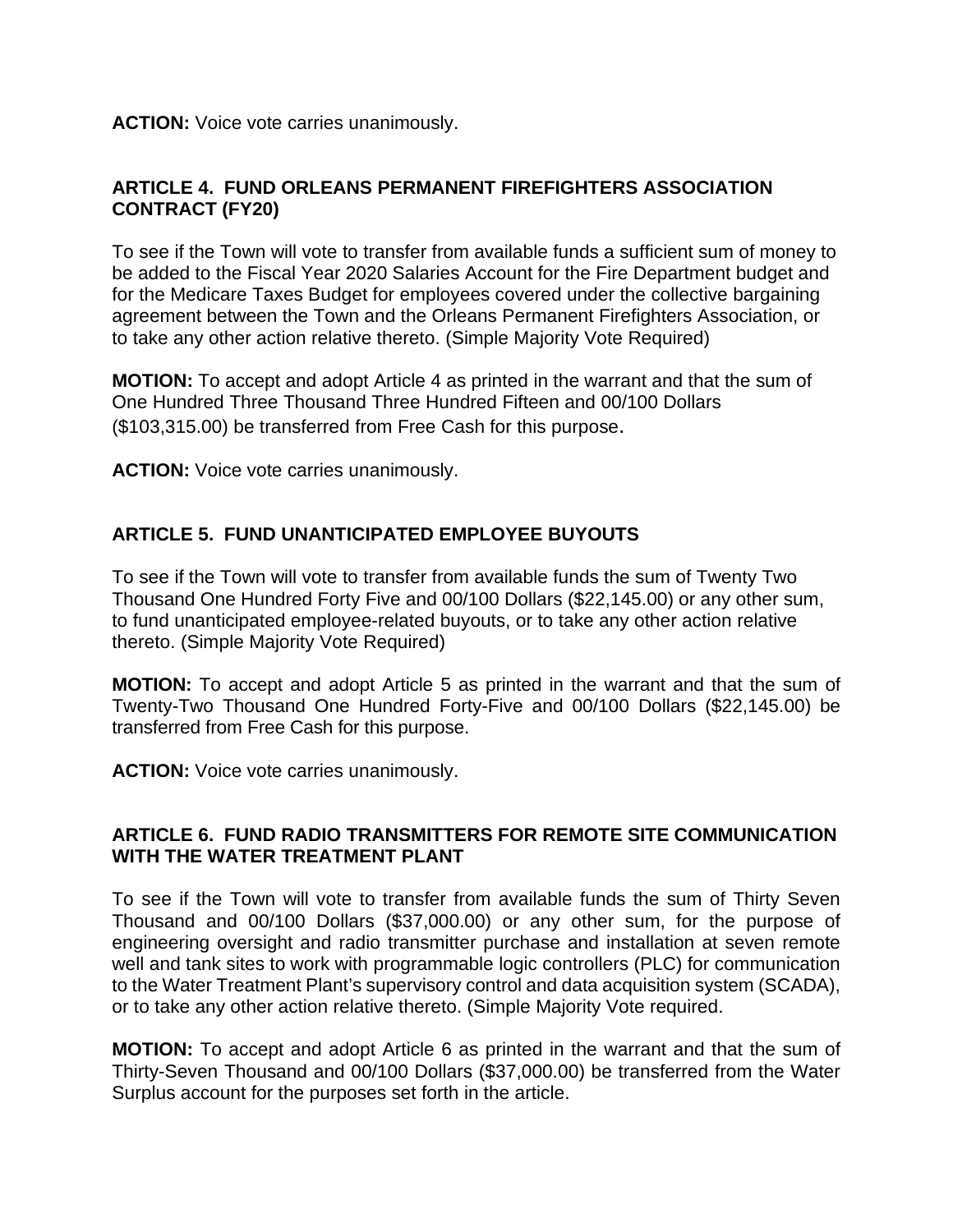**ACTION:** Voice vote carries unanimously.

#### **ARTICLE 7. FUND REPAIR OF WELL NO. 5**

To see if the Town will vote to transfer from available funds the sum of Twenty Seven Thousand Three Hundred and 00/100 Dollars (\$27,300.00) or any other sum, for the purpose of relining and replacing pump, column, shaft and bearings at well number 5, or to take any other action relative thereto. (Simple Majority required)

**MOTION:** To accept and adopt Article 7 as printed in the warrant and that the sum of Twenty-Seven Thousand Three Hundred and 00/100 Dollars (\$27,300.00) be transferred from the Water Surplus account for the purposes set forth in the article.

**ACTION:** Voice vote carries unanimously.

### **ARTICLE 8. CLOSING ARTICLE**

And to act on any other business that may legally come before the meeting. (Simple Majority Vote Required)

**MOTION:** To adjourn the Special Town Meeting

**ACTION:** Voice vote carries unanimously.

**Special Town meeting was adjourned at 10:20 a.m.**

**Annual Town meeting was reconvened at 10:21 a.m.**

#### **CONSENT CALENDAR ARTICLES**

#### **ARTICLE 1**. **REPORT OF THE SELECTMEN, TOWN OFFICERS AND SPECIAL COMMITTEES**

To act upon the Annual Report of the Board of Selectmen, Town Officers and other Special Committees.

## **ARTICLE 2. ACCEPT TRANSPORTATION BOND BILL FUNDS**

To see if the Town will vote to authorize the Board of Selectmen to accept and enter into a contract for the expenditure of any funds allocated or to be allocated from year to year by the Commonwealth of Massachusetts and/or Barnstable County for the construction, reconstruction and improvements of roads and bikeways within the Town of Orleans, or to take any other action relative thereto. (Board of Selectmen)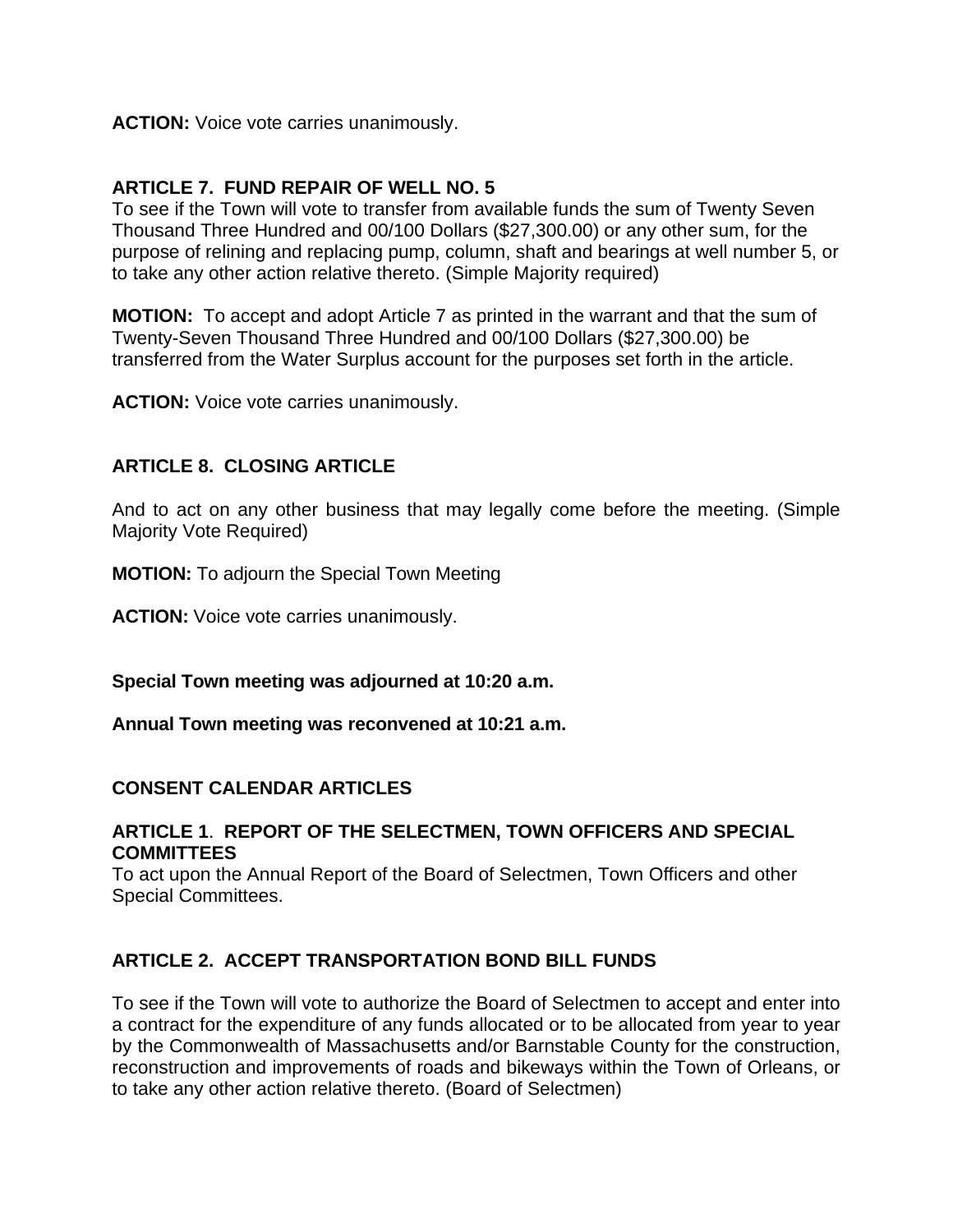## **ARTICLE 3. HOLD STATE HARMLESS FOR WORK**

To see if the Town will vote to assume liability in the manner provided by Section 29 of Chapter 91 of the General Laws, as most recently amended by Chapter 5 of the Acts of 1955, for all damages that may be incurred by work to be performed by the Massachusetts Department of Environmental Management for the improvement, development, maintenance and protection of tidal and non-tidal rivers and streams, harbors, tide-waters, foreshores and shores along a public beach, in accordance with Section 11 of Chapter 91 of the General Laws and authorize the Selectmen to execute and deliver a bond of indemnity therefore to the Commonwealth, or to take any other action relative thereto. (Board of Selectmen)

# **ARTICLE 4. AUTHORIZATION TO SELL SURPLUS EQUIPMENT & ACCEPT GIFTS**

To see if the Town will vote to authorize the Town Administrator to dispose of surplus supplies and equipment under such terms and conditions as the Town Administrator deems advisable, provided all proceeds from any such disposition are returned to the General Fund, Water Surplus Fund or Reserve for Appropriation account where applicable and to accept any gift items that may be given to the Town on behalf of the citizens of Orleans, or to take any other action relative thereto. (Board of Selectmen)

# **ARTICLE 5. DEPARTMENTAL REVOLVING FUNDS AUTHORIZATION**

To see if the Town will vote to authorize revolving funds for certain town departments under M.G.L. c. 44, § 53E½ and Chapter 82 of the Code of the Town of Orleans as follows:

- 1) Council on Aging Revolving Fund, said account not to exceed Seventy Five Thousand and 00/100 Dollars (\$75,000.00). The Account will be used to fund programs, class instructor fees, fees for reservations and tickets related to trips and functions, and an annual volunteer appreciation function. All funds to be spent under the direction of the department manager and the Town Administrator.
- 2) Council on Aging Transportation Revolving Fund, said account not to exceed Thirty Thousand and 00/100 Dollars (\$30,000.00). The Account will be used to fund driver salaries, vehicle maintenance and other necessary expenses related to the transportation program. Said funds to be spent under the direction of the department manager and the Town Administrator.
- 3) The Home Composting Bin/Recycling Revolving Fund, said account not to exceed Fifteen Thousand and 00/100 Dollars (\$15,000.00). The Account will be used to purchase additional composting bins and recycling containers. Said funds to be spent under the direction of the department manager and the Town Administrator.
- 4) Cultural Council Awards Revolving Fund, said account not to exceed Two Thousand and 00/100 Dollars (\$2,000.00). The Account will be used for the depositing of entry fees, expense reimbursements, and for awarding of cash prizes to participants in special exhibits and cultural events. Said funds to be spent under the direction of the Cultural Council and the Town Administrator.
- 5) The Beach Store Revolving Fund, said account not to exceed Seventy Five Thousand and 00/100 Dollars (\$75,000.00) The Account will be used to purchase items for resale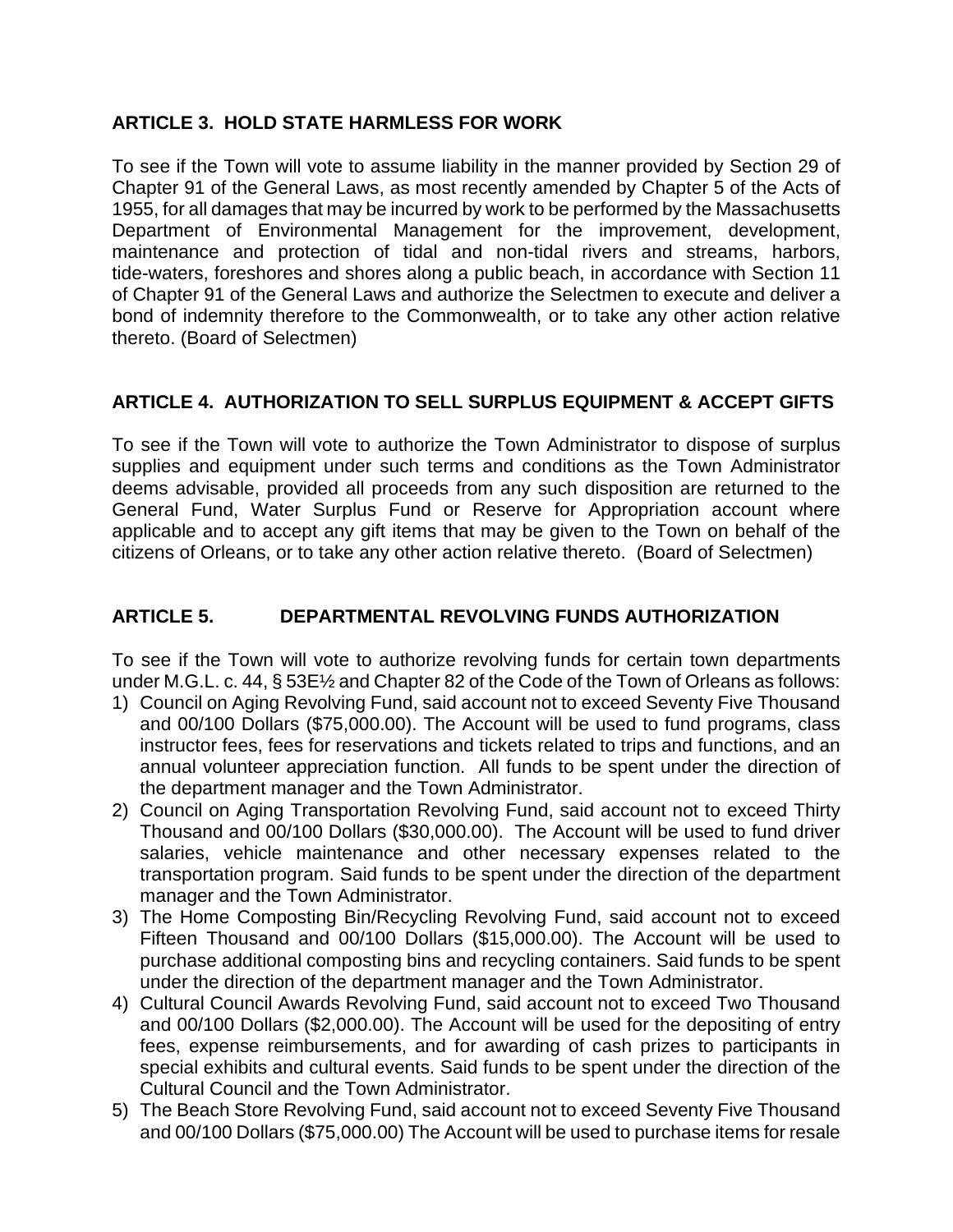and to pay for other beach store related expenses. Said funds to be spent under the direction of the department manager and the Town Administrator.

- 6) The H.K. Cummings Collection Revolving Fund, said account not to exceed Five Thousand and 00/100 Dollars (\$5,000.00). The Account will be used for costs associated with reproduction and digitization of prints. Said funds to be spent under the direction of the department manager and the Town Administrator.
- 7) The Solar Credits Revolving Fund, said account not to exceed Fifty Thousand and 00/100 Dollars (\$50,000.00). The Account will be used to pay the Town's utility bills. Said funds to be spent under the direction of the department manager and the Town Administrator.

Or to take any other action relative thereto.

## **ARTICLE 6. CONTINUATION OF MUNICIPAL RENTAL REVOLVING ACCOUNT**

To see if the Town will vote to reauthorize the establishment of the following municipal building or property rental revolving accounts under M.G.L. c. 40, §3 and, further, that any balance at the close of the fiscal year shall remain in the account and may be expended for the upkeep and maintenance of the building or property by the board, committee or department head in control of the building or property:

- 1) The Conservation Properties Account, said account not to exceed Twenty Five Thousand and 00/100 Dollars (\$25,000.00). The Account will be used to pay utility bills and other necessary expenses associated with the rental of the Town owned properties under the jurisdiction and control of the Conservation Commission. Said funds to be spent under the direction of the Conservation Commission and the Town Administrator.
- 2) The Seasonal Housing Properties Account, said account not to exceed Thirty Thousand and 00/100 Dollars (\$30,000.00). The Account will be used to pay utility and other necessary expenses associated with the rental of the former Gavigan property located on Wildflower Lane and the former Hubler property located on Beach Road. Said funds to be spent under the direction of the department manager and the Town Administrator.
	- 3) The Community Building Account, said account not to exceed Twenty Thousand and 00/100 Dollars (\$20,000.00). The Account will be used to pay utility bills and other necessary expenses associated with the rental of the property at 44 Main Street. Said funds to be spent under the direction of the department manager and the Town Administrator. Or to take any other action relative thereto

# **ARTICLE 7. CONTINUATION OF PARKS AND RECREATION REVOLVING FUND**

To see if the Town will vote, having previously accepted the provisions of M.G.L. c. 44, §53D, to continue a revolving fund which shall be kept separate and apart from all other monies by the Treasurer and in which shall be deposited the receipts received in connection with the conduct of self-supporting recreation and park services of the town.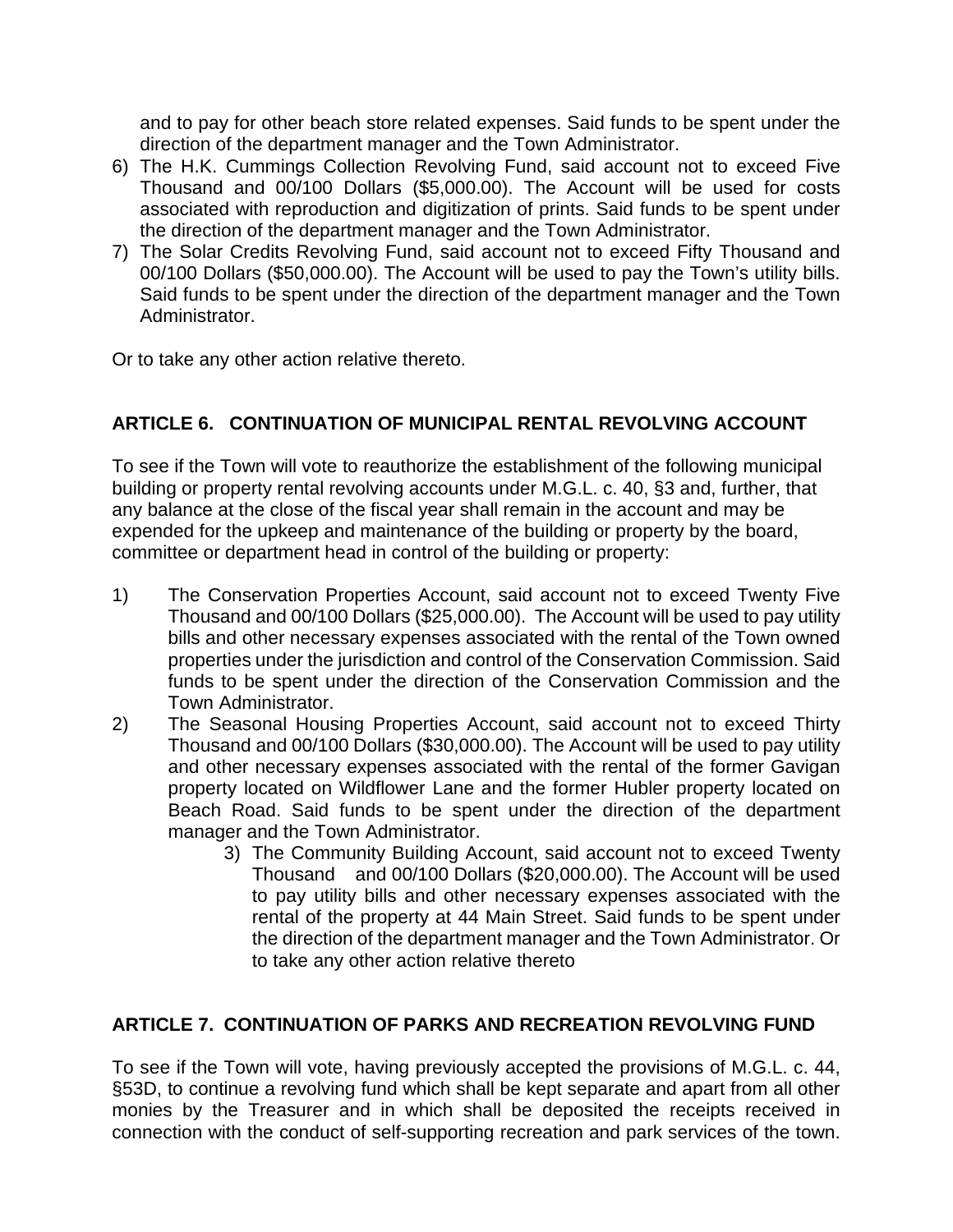The principal and interest thereon shall be expended at the direction of the authority, commission, board or official of the Town with said responsibility, and with the approval of the Town Administrator, without further appropriation; and only for the purpose of operating self-supporting recreation and park services; provided, further, that the unreserved fund balance shall not exceed Ten Thousand Dollars (\$10,000.00) at the close of each fiscal year and any such amount in excess of Ten Thousand Dollars (\$10,000.00) shall be paid into the Town treasury as provided in c.40, §53. Or to take any other action relative thereto

#### **ARTICLE 8. ADOPT M.G.L. CH. 71, § 16B, ASSESSMENT FORMULA – NAUSET REGIONAL SCHOOLS**

To see if the Town will vote to accept the provisions of Massachusetts General Law Chapter 71, § 16B, which would reallocate the sum of the member towns' contribution to the Nauset Regional School District in accordance with the Regional Agreement rather than the Education Reform Formula, so-called, or to take any other action relative thereto. (Nauset Regional School Committee) (Simple Majority Vote Required)

**CONSENT CALENDAR MOTION: T**hat Articles 1, 2, 3, 4, 5, 6, 7 and 8 be accepted and adopted as printed in the warrant**.**

**ACTION:** Voice vote carries unanimously.

# **ARTICLE 9. TOWN / SCHOOL BUDGET (FY21)**

To see if the Town will vote to raise and appropriate and/or transfer from available funds a sum of money to fund and pay departmental expenses for the fiscal year commencing July 1, 2020 and ending June 30, 2021 and to authorize the Board of Selectmen to sell, trade, lease or exchange or otherwise dispose of old equipment or vehicles deemed advisable and in the best interest of the Town. The proceeds from any such disposition to be applied toward the cost of acquiring said equipment or service as the case may be, or to take any other action relative thereto. (Simple Majority Vote Required)

**MOTION:** To accept and adopt Article 9 and that the Town Meeting adopt the Selectmen's proposed FY 2021 budget as printed in the warrant, with the following revision under Line 74, Principal - Notes & Bonds, increase the amount from Four Million Seven Hundred Forty Thousand and 00/100 Dollars (\$4,740,000) to Four Million Nine Hundred Thirty Six Thousand One Hundred Fifty and 00/100 Dollars (\$4,936,150), and as funding therefore, to:

- 1. raise and appropriate the sum of Thirty-Five Million Eight Hundred Ninety-Nine Thousand Three Hundred Five and 00/100 Dollars (\$35,899,305.00),
- 2. appropriate from Water Fees the sum of Two Million Six Hundred Eighty-Five Thousand Six Hundred Eighty-Seven and 00/100 Dollars (\$2,685,687.00),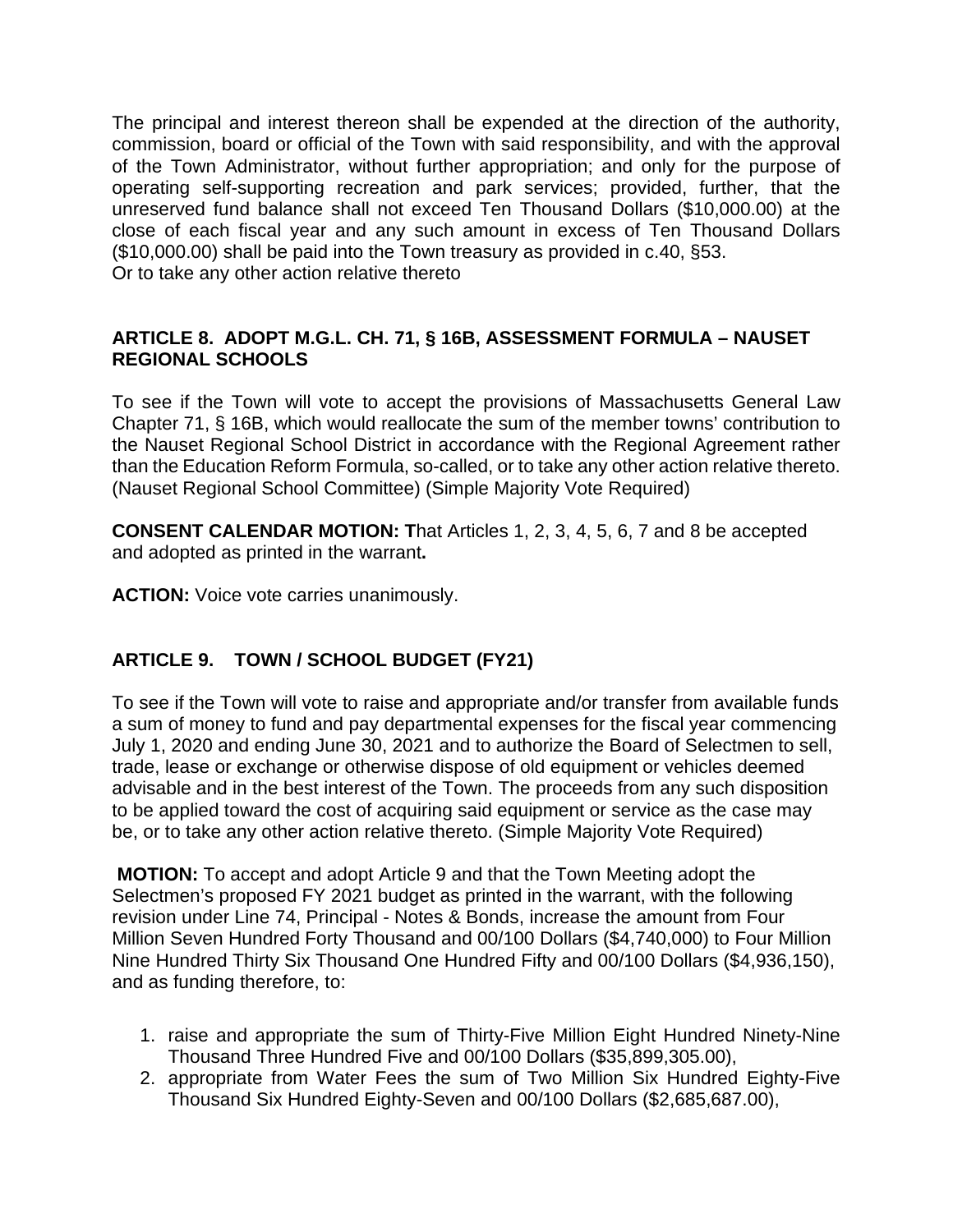- 3. transfer from Free Cash the sum of Forty-Two Thousand Five Hundred Sixty Four and 00/100 Dollars (\$42,564.00),
- 4. transfer from the Ambulance Receipts Reserved for Appropriation account the sum of Six Hundred Thousand and 00/100 Dollars (\$600,000.00),
- 5. transfer from the Water Ways Improvement account the sum of One Hundred Twenty- Six Thousand and 00/100 Dollars (\$126,000.00),
- 6. transfer from the Cable Fees Receipts Reserved for Appropriation account the sum of One Hundred Thirty-Eight Thousand and 00/100 Dollars (\$138,000.00),
- 7. transfer from the Municipal Insurance Fund the sum of Fifteen Thousand and 00/100 Dollars (\$15,000.00),
- 8. transfer from the Water Pollution Abatement Trust account the sum of Five Thousand and 00/100 Dollars (\$5,000.00),
- 9. transfer from the Wetlands Protection Fund the sum of Ten Thousand and 00/100 Dollars (\$10,000.00),
- 10. and transfer from the General Fund- Bond Premiums Reserved for Debt Exclusion the sum of Twenty Thousand Seven Hundred Eighty-Eight and 00/100 Dollars (\$20,788.00);

for a total appropriation of Thirty-Nine Million Five Hundred Forty-Two Thousand Three Hundred Forty-Four and 00/100 Dollars (\$39,542,344.00).

**ACTION:** Voice vote carries unanimously.

# **ARTICLE 10. CAPITAL IMPROVEMENTS PLAN (FY22 – FY26)**

To see if the Town will vote pursuant to Chapter 8 Financial Provisions and Procedures, Section 7, Action of Town Meeting, Subsection 8-7-1 of the Orleans Home Rule Charter, to act on the Capital Improvements Plan as published in the Warrant, by adopting said Plan with or without amendments thereto, which amendments may include an increase or decrease in the amount of money allocated to any particular line item contained therein, the addition of new line items or the deletion of line items contained therein, or to take any other action relative thereto. (Simple Majority Vote Required)

**MOTION:** To accept and adopt Article 10 and that pursuant to Chapter 8, Financial Provisions and Procedures, Section 7, Action of Town Meeting, Sub-section 8-7-1 of the Orleans Home Rule Charter, the Town Meeting accept the Capital Improvement Plan as printed in the warrant.

**ACTION:** Voice vote carries by the necessary simple majority.

# **ARTICLE 11. FUND COMMUNITY PRESERVATION ACT PROGRAM BUDGET**

To see if the Town will vote to act on the report of the Community Preservation Committee on the Fiscal Year 2021 Community Preservation budget and to appropriate or reserve for later appropriation monies from the Community Preservation Fund's Annual Revenues and/or available funds for the payment of debt service, undertaking of Community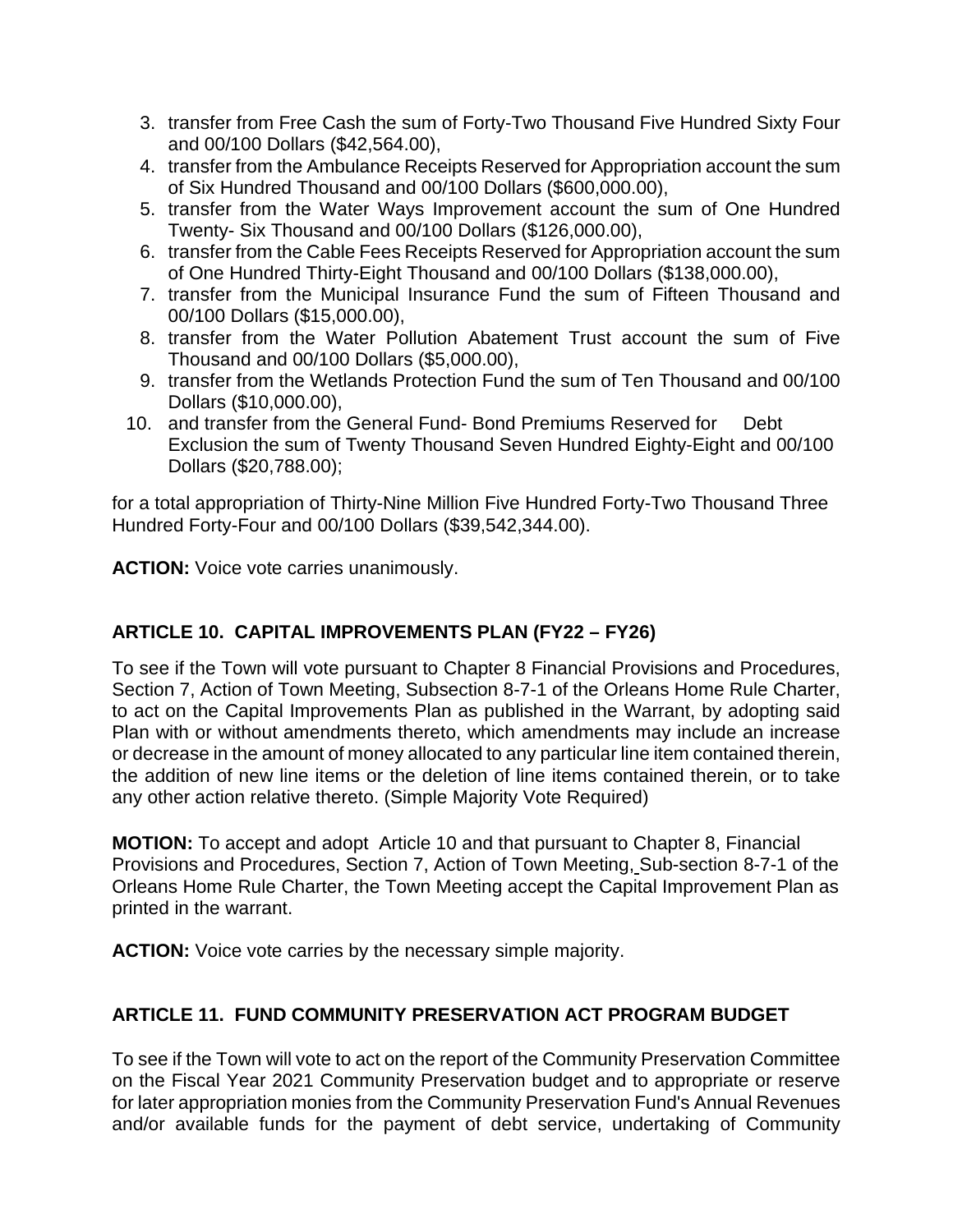Preservation projects, the Administrative Expenses of the Community Preservation Committee and all other necessary and proper expenses for FY21, or take any other action relative thereto. (Simple Majority Vote Required)

**MOTION:** To accept and adopt Article 11 as printed in the warrant and that the sum of One Million Five Hundred Sixty-Five Thousand Thirty-Two and 00/100 Dollars (\$1,565,032.00) be transferred from the Community Preservation Fund for the purposes and in the amounts set forth in the article.

**ACTION:** Voice vote carries unanimously.

## **ARTICLE 12. ACQUIRE LAND OWNED BY PECK FAMILY ON AREY'S POND**

To see if the Town will vote to authorize the Board of Selectmen to acquire by gift, by purchase, by eminent domain or otherwise, for conservation and passive recreation purposes, the land located at 12 Peck's Way, Orleans, MA, consisting of approximately 2.54 acres, and being shown as Lot 3 on a plan recorded with the Barnstable Registry of Deeds in Plan Book 608 Page 99 and described in a deed recorded with said Registry in Book 32020 Page 153; and to raise and appropriate or transfer from available funds, or transfer from Community Preservation Act funds, or borrow a sum of Seven Hundred Seventy-Five Thousand and 00/100 Dollars (\$775,000.00) for such acquisition, including all expenses incidental and related thereto; further, to authorize the Board of Selectmen and/or the Conservation Commission to apply for, accept and expend any funds that may be provided by the Commonwealth or other public or private sources to defray all or a portion of the costs of said acquisition, including, but not limited to, grants and/or reimbursement from the Commonwealth under the Self-Help Act, G.L. Ch. 132A, Section 11 (now, so-called LAND grants), which grants and/or funds so received prior to the issuance of bonds or notes authorized hereunder shall be used to reduce the amount authorized to be borrowed hereunder; and/or any others in any way connected with the scope of this article, and, further, to authorize the Board of Selectmen to negotiate the purchase of the land and to make the decision to enter into any agreement to purchase the land and to execute any and all instruments as may be necessary on behalf of the Town; and to authorize the Board of Selectmen to grant to the Orleans Conservation Trust, a perpetual conservation restriction pursuant to the provisions of G.L. Ch. 184, Sections 31-33, protecting the property for the purposes for which it is acquired, or to take any other action relative thereto. (2/3 Majority Vote Required)

#### **MOTION:** To Call the Question

**ACTION:** Voice vote carries unanimously to call the question.

**MOTION:** To accept and adopt Article 12 as printed in the warrant and that the sum of Seven Hundred Seventy Five Thousand and 00/100 Dollars (\$775,000.00) be appropriated for this purpose and for costs incidental and related thereto, and to raise such appropriation, the Treasurer, with approval of the Board of Selectmen, is authorized to borrow the sum of Seven Hundred Seventy Five Thousand and 00/100 Dollars (\$775,000.00), pursuant to Massachusetts General Laws, Chapter 44, Sections 7 and 8,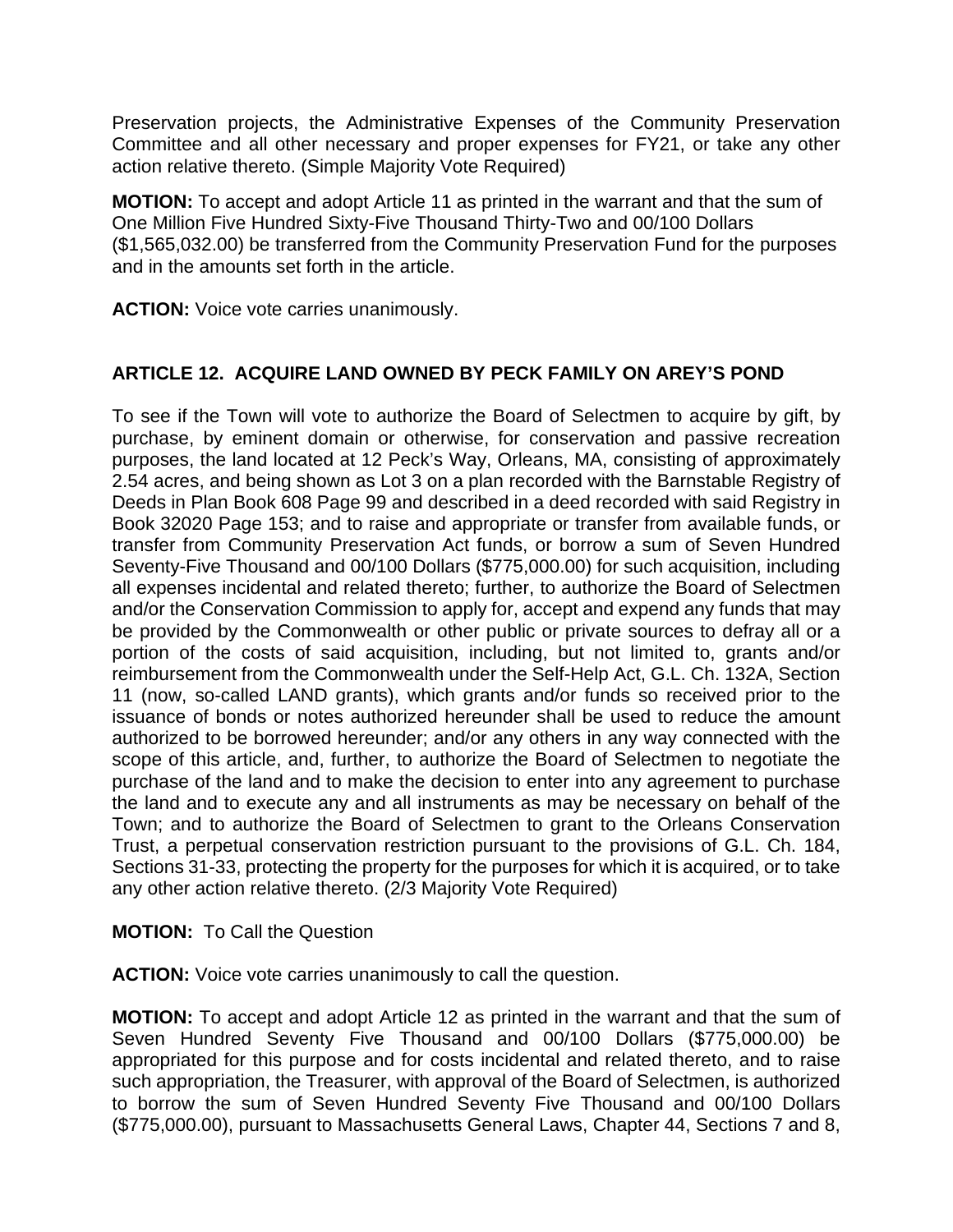Chapter 44B, or any other enabling authority, and to issue bonds or notes of the Town therefore; while any debt issued hereunder is a general obligation of the Town, it is the Town's intent that the amounts required to pay the principal and interest on the borrowing authorized by this vote shall, in the first instance, be transferred from Community Preservation Act funds. Any premium received by the Town upon the sale of any bonds or notes approved by this vote, less any such premium applied to the payment of the costs of issuance of such bonds or notes, may be applied to the payment of costs approved by this vote in accordance with Chapter 44, Section 20 of the General Laws, thereby reducing the amount authorized to be borrowed to pay such costs by a like amount.

**ACTION:** On the Main Motion, Standing count. YES = 297, NO = 97. Motion passes by the necessary 2/3 vote.

#### **PROCEDURAL MOTION TO CHANGE THE ORDER OF CONSIDERATION OF ARTICLE 42** (2/3 Majority Vote Required)

**MOTION:** That Article 42 be considered after Article 12 has been acted upon.

**ACTION:** Voice vote carries by the necessary 2/3 majority.

### **ARTICLE 42. FUND ADDITIONAL COST FOR DOWNTOWN SEWER PROJECT CONSTRUCTION**

To see if the Town will vote to raise and appropriate, borrow and/or transfer from available funds the sum of Twelve Million Two Hundred Eighteen Thousand and 00/100 Dollars (\$12,218,000.00), or any other sum, for the purpose of funding the additional cost of construction of the Downtown Area Collection System, Wastewater Treatment Plant and Effluent Disposal System including Contract Administration and Owner's Project Management Services; provided however that such vote shall not take effect until the Town votes to exempt from the limitations of total taxes imposed by Massachusetts General Law Chapter 59 § 21C (Proposition 2 1/2) amounts required to pay the principal and interest of the borrowing approved by such vote and further authorize the Board of Selectmen and/or Town Administrator to apply for and accept any Federal, State, County or other funds that may be available for this purpose and to enter into Intermunicipal Agreements for acceptance of any such grants or funds which shall be used to offset the total appropriation authorized herein, or to take any other action relative thereto. (2/3 Vote Required)

**MOTION:** To accept and adopt Article 42 as printed in the warrant and that the sum of Twelve Million Two Hundred Eighteen Thousand and 00/100 Dollars (\$12,218,000.00), be appropriated for this purpose and for costs incidental and related thereto, and that the Treasurer, with approval of the Board of Selectmen, is authorized to borrow the sum of Twelve Million Two Hundred Eighteen Thousand and 00/100 Dollars (\$12,218,000.00) pursuant to Massachusetts General Laws, Chapter 29C and Chapter 44 Sec. 7 and 8**,** or any other enabling authority, and to issue bonds or notes of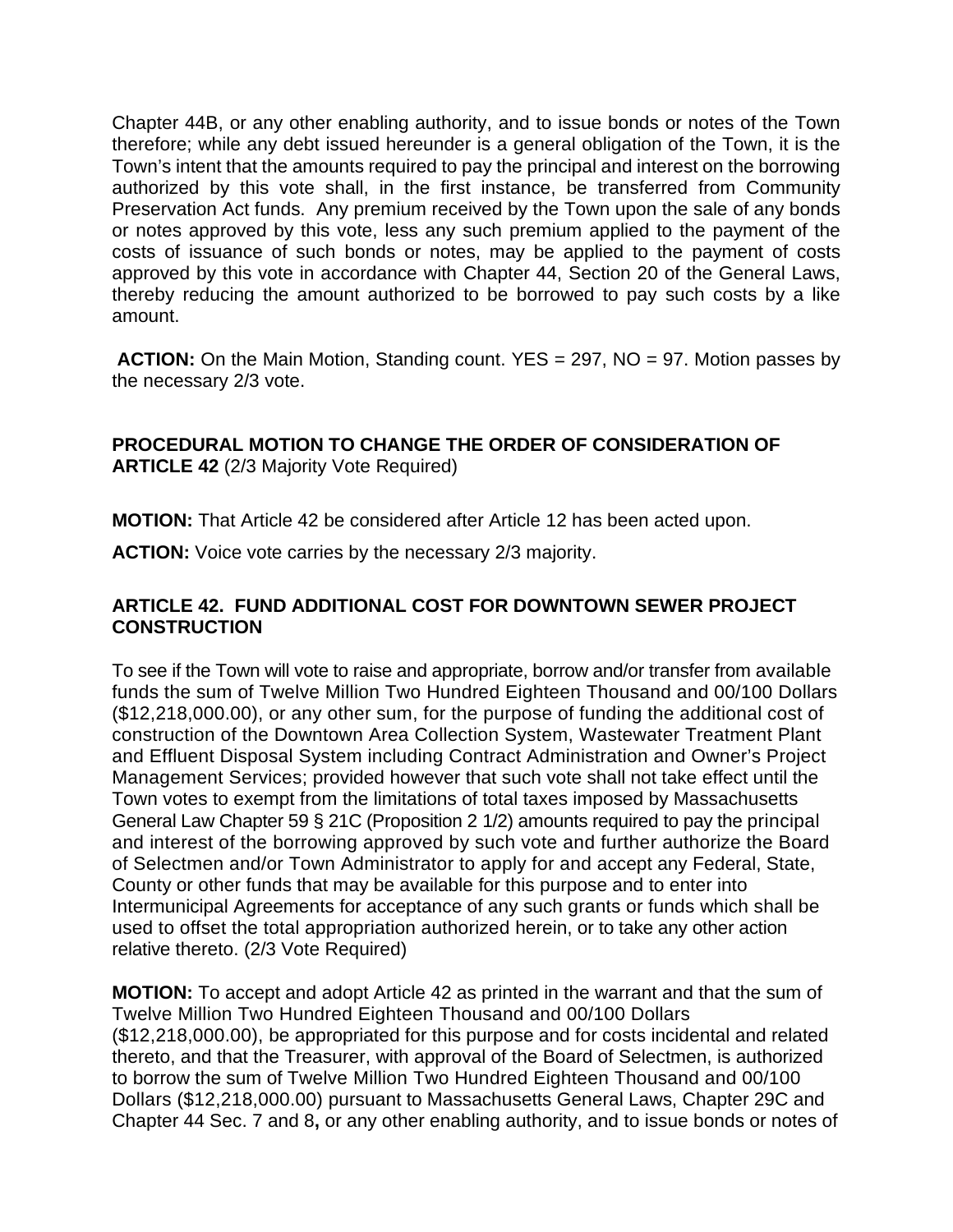the Town therefore, provided however that this vote shall not take effect until the Town votes to exempt from the limitations on total taxes imposed by the Massachusetts General Laws Chapter 59, Section 21C (Proposition 2 ½ so called) the amounts required to pay the principal and interest on the borrowing approved by such vote. Any premium received by the Town upon the sale of any bonds or notes approved by this vote, less any such premium applied to the payment of the costs of issuance of such bonds or notes, may be applied to the payment of costs approved by this vote in accordance with Chapter 44, Section 20 of the General Laws, thereby reducing the amount authorized to be borrowed to pay such costs by a like amount.

**MOTION:** To call the question

**ACTION:** Voice vote carries by the necessary 2/3 majority to call the question.

**ACTION on the Main Motion:** Voice vote carries by the necessary 2/3 majority

#### **ARTICLE 13. FUND COMPREHENSIVE WATER RESOURCES MANAGEMENT PLAN IMPLEMENTATION**

To see if the Town will vote to raise and appropriate, borrow and/or transfer from available funds the sum of One Million Seven Hundred Thousand Five Hundred and 00/100 Dollars (\$1,700,500.00), or any other sum, for the purpose of funding the Utility Survey and Preliminary Design of the Meetinghouse Pond Area Wastewater Facilities including Contract Administration and Owner's Project Management Services; and for funding Permeable Reactive Barriers including monitoring the demonstration project off Eldredge Parkway and conducting Watershed-Wide Planning and Investigations, including all expenses incidental and related thereto; provided however that such vote shall not take effect until the Town votes to exempt from the limitations of total taxes imposed by Massachusetts General Law Chapter 59 § 21C (Proposition 2 1/2) amounts required to pay the principal and interest of the borrowing approved by such vote and further authorize the Board of Selectmen and/or Town Administrator to apply for and accept any Federal, State, County or other funds that may be available for this purpose and to enter into Intermunicipal Agreements for acceptance of any such grants or funds which shall be used to offset the total appropriation authorized herein, or to take any other action relative thereto. (2/3 Vote Required)

**MOTION:** To accept and adopt Article 13 as printed in the warrant and that the sum of One Million Seven Hundred Thousand Five Hundred and 00/100 Dollars (\$1,700,500.00), be appropriated for this purpose and for costs incidental and related thereto, and that the Treasurer, with approval of the Board of Selectmen, is authorized to borrow the sum of One Million Seven Hundred Thousand Five Hundred and 00/100 Dollars (\$1,700,500.00) pursuant to Massachusetts General Laws, Chapter 29C and Chapter 44 Sec. 7 and 8**,** or any other enabling authority, and to issue bonds or notes of the Town therefore, provided however that this vote shall not take effect until the Town votes to exempt from the limitations on total taxes imposed by the Massachusetts General Laws Chapter 59, Section 21C (Proposition 2 ½ so called) the amounts required to pay the principal and interest on the borrowing approved by such vote. Any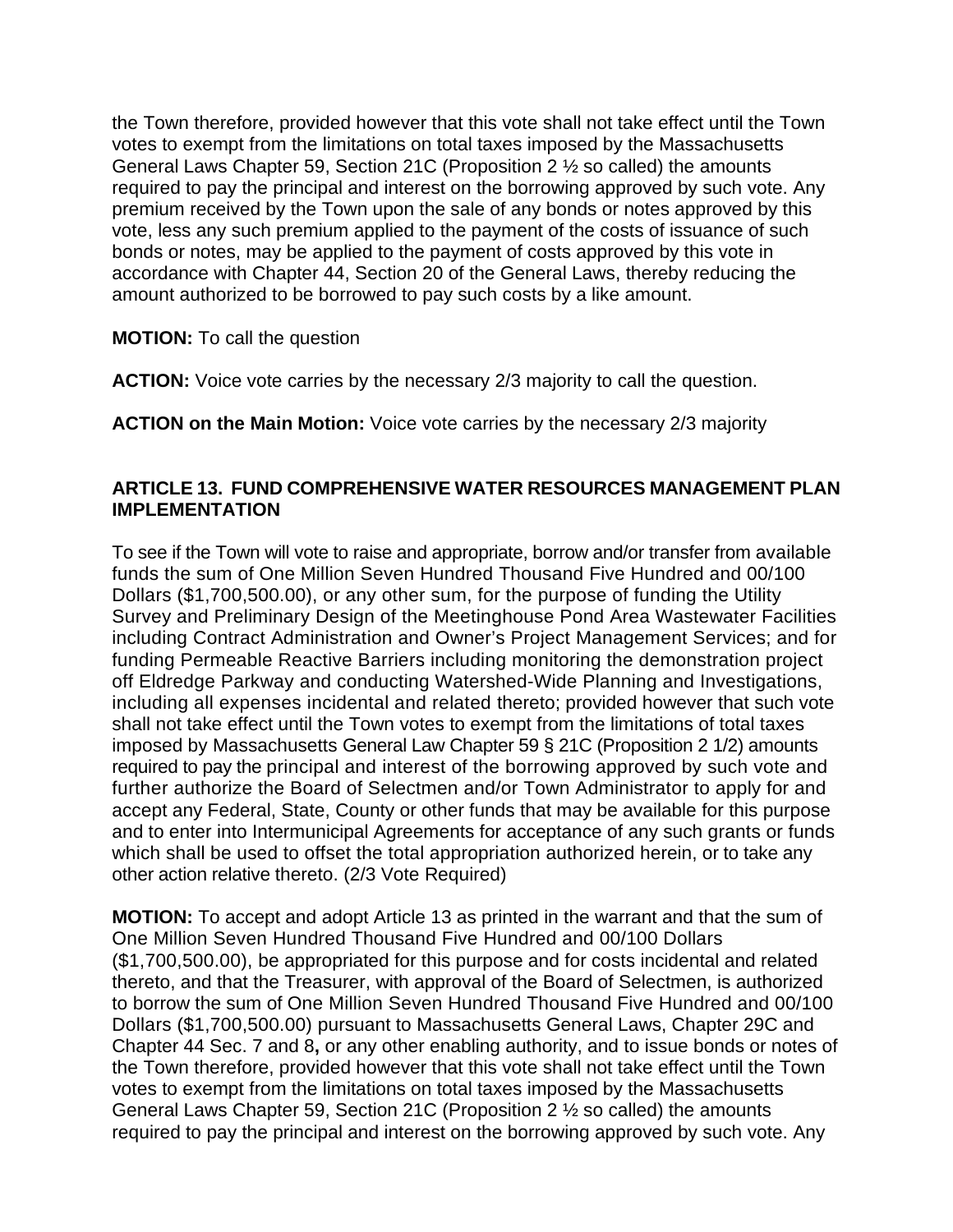premium received by the Town upon the sale of any bonds or notes approved by this vote, less any such premium applied to the payment of the costs of issuance of such bonds or notes, may be applied to the payment of costs approved by this vote in accordance with Chapter 44, Section 20 of the General Laws, thereby reducing the amount authorized to be borrowed to pay such costs by a like amount.

**ACTION:** Voice vote carries by the necessary 2/3 majority.

## **ARTICLE 14. FUND BREWSTER CROSS ROAD AND LOCUST ROAD WATER QUALITY PROJECTS**

To see if the Town will vote to appropriate, and/or transfer from available funds the sum of Forty Five Thousand and 00/100 Dollars (\$45,000.00), or any other sum, for the purpose of funding the construction of a stormwater improvement projects on Brewster Cross Road and Locust Road, including all expenses incidental and related thereto, and further authorize the Board of Selectmen and/or Town Administrator to apply for and accept any Federal, State, County or other funds that may be available for this purpose, and to enter into Intermunicipal Agreements for acceptance of any such grants or funds, or to take any other action relative thereto. (3/4 Vote Required)

**MOTION:** To accept and adopt Article14 as printed in the warrant and that the sum of Forty-Five Thousand and 00/100 Dollars (\$45,000.00) be raised and appropriated for this purpose.

. **ACTION:** Voice vote carries unanimously.

## **ARTICLE 15. FUND REPLACEMENT OF ROCK HARBOR ROAD WATER MAIN**

To see if the Town will vote to raise and appropriate, borrow and/or transfer from available funds the sum of Nine Hundred Ninety Eight Thousand Five Hundred and 00/100 Dollars (\$998,500.00), or any other sum, for the purpose of funding the construction of the replacement of the water main on Rock Harbor Road, including all expenses incidental and related thereto, and to further authorize the Board of Selectmen and/or the Town Administrator to apply for and accept any Federal, State, County or other funds that may be available for this purpose and to enter into Intermunicipal Agreements for acceptance of any such grants or funds which shall be used to offset the total appropriation authorized herein, or to take any other action relative thereto. (2/3 Vote Required)

**MOTION:** To accept and adopt Article 15 as printed in the warrant and that the sum of Nine Hundred Ninety Eight Thousand Five Hundred and 00/100 Dollars (\$998,500.00), be appropriated for this purpose and for costs incidental and related thereto, and that the Treasurer, with approval of the Board of Selectmen, is authorized to borrow the sum of Nine Hundred Ninety Eight Thousand Five Hundred and 00/100 Dollars (\$998,500.00),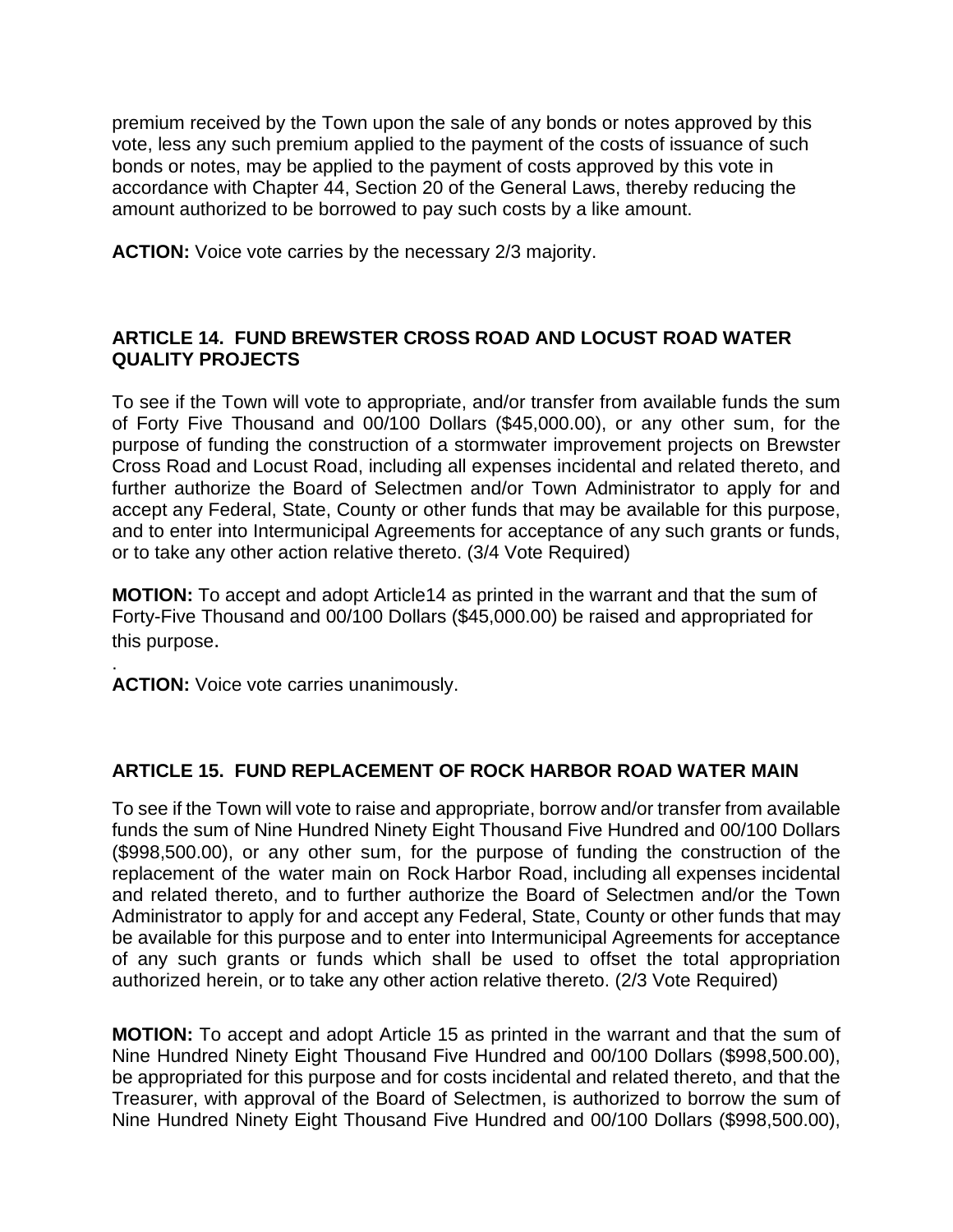pursuant to Massachusetts General Laws, Chapter 44, Sec. 8 (5), or any other enabling authority, and to issue bonds or notes of the Town therefore, and that any premium received by the Town upon the sale of any bonds or notes approved by this vote, less any such premium applied to the payment of the costs of issuance of such bonds or notes, may be applied to the payment of costs approved by this vote in accordance with Chapter 44, Section 20 of the General Laws, thereby reducing the amount authorized to be borrowed to pay such costs by a like amount.

**ACTION:** Voice vote carries unanimously.

### **ARTICLE 16. FUND FIRE STATION HVAC/INTERIM IMPROVEMENTS**

To see if the Town will vote to raise and appropriate, borrow and/or transfer from available funds the sum of Four Hundred Thousand and 00/100 Dollars (\$400,000.00), or any other sum, for the purpose of funding improvements to the heating, ventilation and air conditioning system at the Orleans Fire Station, including all expenses incidental and related thereto; provided however that such vote shall not take effect until the Town votes to exempt from the limitations of total taxes imposed by Massachusetts General Law Chapter 59 § 21C (Proposition 2 1/2) amounts required to pay the principal and interest of the borrowing approved by such vote and further authorize the Board of Selectmen and/or Town Administrator to apply for and accept any Federal, State, County or other funds that may be available for this purpose and to enter into Intermunicipal Agreements for acceptance of any such grants or funds which shall be used to offset the total appropriation authorized herein, or to take any other action relative thereto. (3/4 Vote Required)

**MOTION:** To accept and adopt Article 16 as printed in the warrant and that the sum of Four Hundred Thousand and 00/100 Dollars (\$400,000.00), be appropriated for this purpose and for costs incidental and related thereto, and that the Treasurer, with approval of the Board of Selectmen, is authorized to borrow the sum of Four Hundred Thousand and 00/100 Dollars (\$400,000.00) pursuant to Massachusetts General Laws, Chapter 29C and Chapter 44 Sec. 7 and 8**,** or any other enabling authority, and to issue bonds or notes of the Town therefore, provided however that this vote shall not take effect until the Town votes to exempt from the limitations on total taxes imposed by the Massachusetts General Laws Chapter 59, Section 21C (Proposition 2 ½ so called) the amounts required to pay the principal and interest on the borrowing approved by such vote. Any premium received by the Town upon the sale of any bonds or notes approved by this vote, less any such premium applied to the payment of the costs of issuance of such bonds or notes, may be applied to the payment of costs approved by this vote in accordance with Chapter 44, Section 20 of the General Laws, thereby reducing the amount authorized to be borrowed to pay such costs by a like amount.

**ACTION:** Voice vote carries unanimously.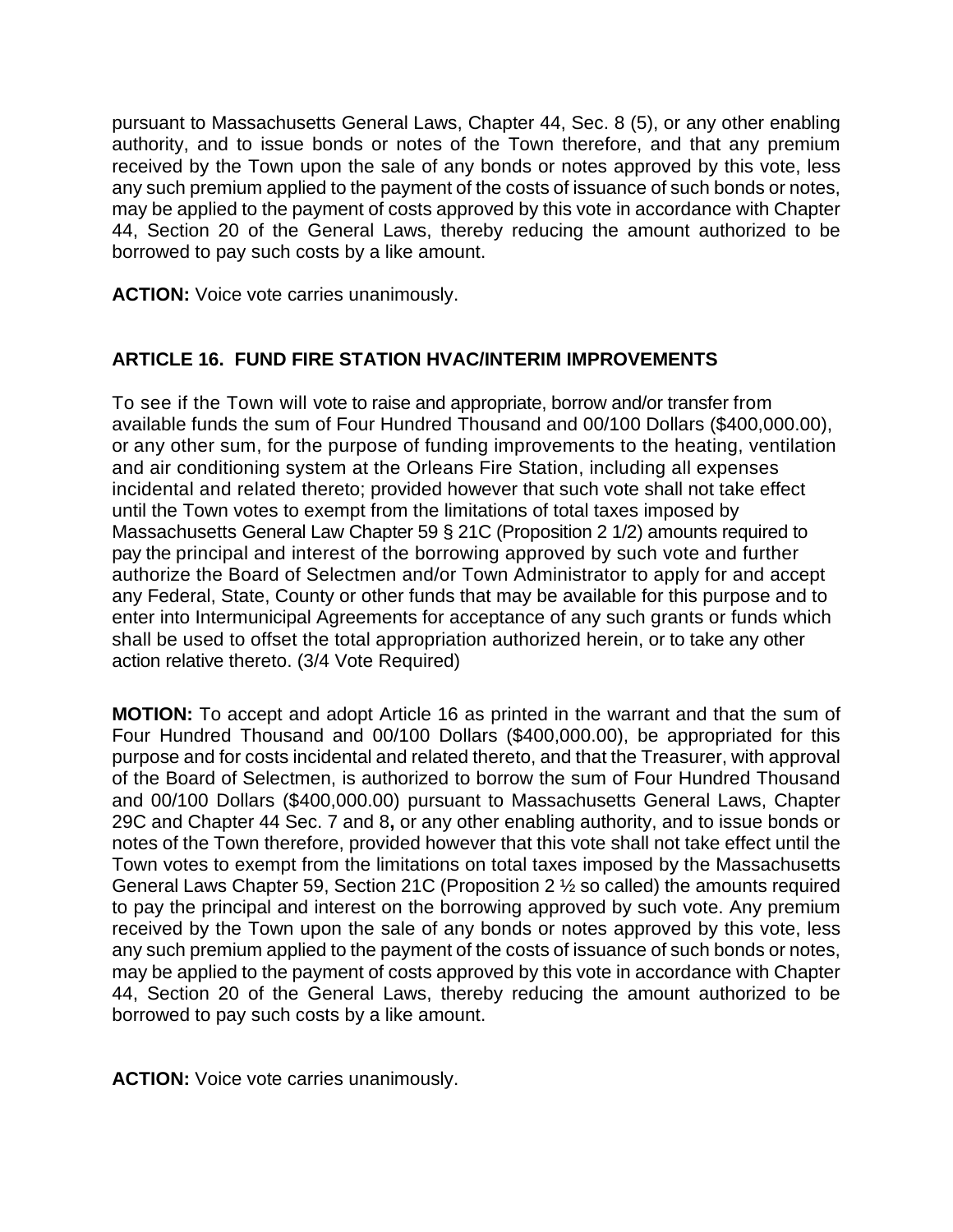## **ARTICLE 17. FUND WATER TREATMENT PLANT MEMBRANE REPLACEMENT**

To see if the Town will vote to transfer from available funds the sum of Eighty One Thousand Eight Hundred and 00/100 Dollars (\$81,800.00), or any other sum, for the purpose of funding the replacement of Water Treatment Plant membranes, as needed, including all expenses incidental and related thereto; and further authorize the Board of Selectmen and/or Town Administrator to apply for and accept any Federal, State, County or other funds that may be available for this purpose and to enter into Intermunicipal Agreements for acceptance of any such grants or funds which shall be used to offset the total appropriation authorized herein, or to take any other action relative thereto. (Simple Majority Vote Required)

**MOTION:** To accept and adopt Article 17 as printed in the warrant and that the sum of Eighty-one Thousand Eight Hundred and 00/100 Dollars (\$81,800.00) be transferred from the Water Surplus Account for this purpose.

**ACTION:** Voice vote carries unanimously.

## **ARTICLE 18. FUND WATER MAIN SUSPENSION UNDER ROUTE 28 BRIDGE**

To see if the Town will vote to transfer from available funds the sum of Fifty Thousand and 00/100 Dollars (\$50,000.00), or any other sum, for the purpose of funding the replacement of the approximately 60-year-old hangers that support the Town's 8-inch cast iron water main under the Route 28 bridge in South Orleans, including all expenses incidental and related thereto; and further authorize the Board of Selectmen and/or Town Administrator to apply for and accept any Federal, State, County or other funds that may be available for this purpose and to enter into Intermunicipal Agreements for acceptance of any such grants or funds which shall be used to offset the total appropriation authorized herein, or to take any other action relative thereto. (3/4 Vote Required)

**MOTION:** To accept and adopt Article 18 as printed in the warrant and that the sum of Fifty Thousand and 00/100 Dollars (\$50,000.00) be transferred from the Water Surplus Account for this purpose.

**ACTION:** Voice vote carries unanimously.

## **ARTICLE 19. FUND REPLACEMENT OF WATER SERVICES IN SEWER AREA**

To see if the Town will vote to raise and appropriate, borrow and/or transfer from available funds the sum of One Hundred Twenty Five Thousand and 00/100 Dollars (\$125,000.00), or any other sum, for the purpose of funding the replacement of all remaining original 1963+/- iron water services within the limits of the downtown sewer project, including all expenses incidental and related thereto; and further authorize the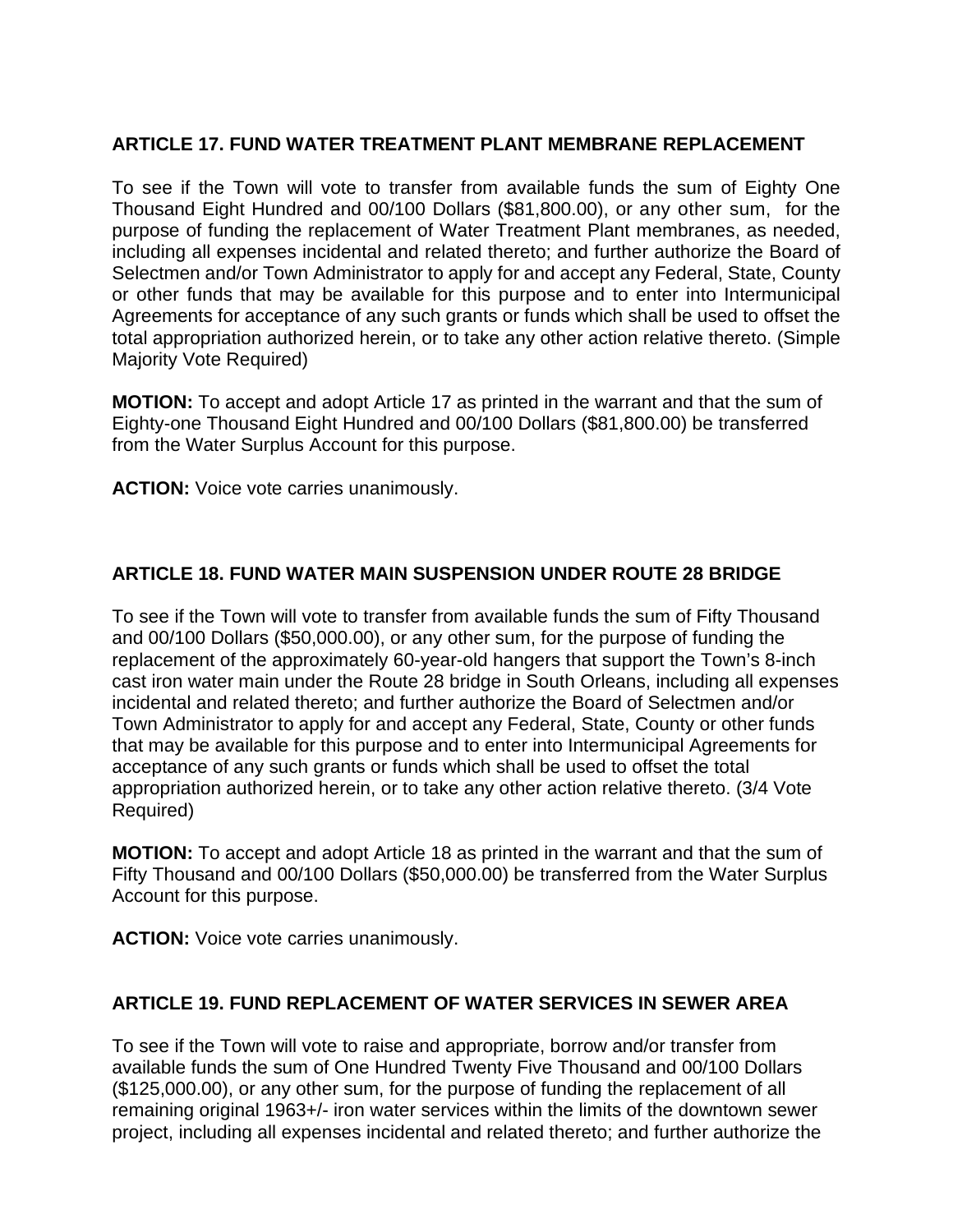Board of Selectmen and/or Town Administrator to apply for and accept any Federal, State, County or other funds that may be available for this purpose and to enter into Intermunicipal Agreements for acceptance of any such grants or funds which shall be used to offset the total appropriation authorized herein, or to take any other action relative thereto. (3/4 Vote Required)

**MOTION:** To accept and adopt Article 19 as printed in the warrant and that the sum of One Hundred Twenty Five Thousand and 00/100 Dollars (\$125,000.00), be appropriated for this purpose and for costs incidental and related thereto, and that the Treasurer, with approval of the Board of Selectmen, is authorized to borrow the sum of One Hundred Twenty Five Thousand and 00/100 Dollars (\$125,000.00), pursuant to Massachusetts General Laws, Chapter 44. Sec. 8 (5) and (6)*,* or any other enabling authority, and to issue bonds or notes of the Town therefore, and that any premium received by the Town upon the sale of any bonds or notes approved by this vote, less any such premium applied to the payment of the costs of issuance of such bonds or notes, may be applied to the payment of costs approved by this vote in accordance with Chapter 44, Section 20 of the General Laws, thereby reducing the amount authorized to be borrowed to pay such costs by a like amount.

**ACTION:** Voice vote carries unanimously.

# **ARTICLE 20. FUND REPLACEMENT OF CANAL ROAD WATER MAIN**

To see if the Town will vote to raise and appropriate, borrow and/or transfer from available funds the sum of Three Hundred Thousand and 00/100 Dollars (\$300,000.00), or any other sum, for the purpose of constructing water main replacement on Canal Road, including all expenses incidental and related thereto; and further authorize the Board of Selectmen and/or Town Administrator to apply for and accept any Federal, State, County or other funds that may be available for this purpose and to enter into Intermunicipal Agreements for acceptance of any such grants or funds which shall be used to offset the total appropriation authorized herein, or to take any other action relative thereto. (3/4 Vote Required)

**MOTION:** To accept and adopt Article 20 as printed in the warrant and that the sum of Three Hundred Thousand and 00/100 Dollars (\$300,000.00) be appropriated for this purpose and for costs incidental and related thereto, and that the Treasurer, with approval of the Board of Selectmen, is authorized to borrow the sum of Three Hundred Thousand and 00/100 Dollars (\$300,000.00), pursuant to Massachusetts General Laws, Chapter 44. Sec. 8 (5) and (6)*,* or any other enabling authority, and to issue bonds or notes of the Town therefore, and that any premium received by the Town upon the sale of any bonds or notes approved by this vote, less any such premium applied to the payment of the costs of issuance of such bonds or notes, may be applied to the payment of costs approved by this vote in accordance with Chapter 44, Section 20 of the General Laws, thereby reducing the amount authorized to be borrowed to pay such costs by a like amount.

**ACTION:** Voice vote carries unanimously.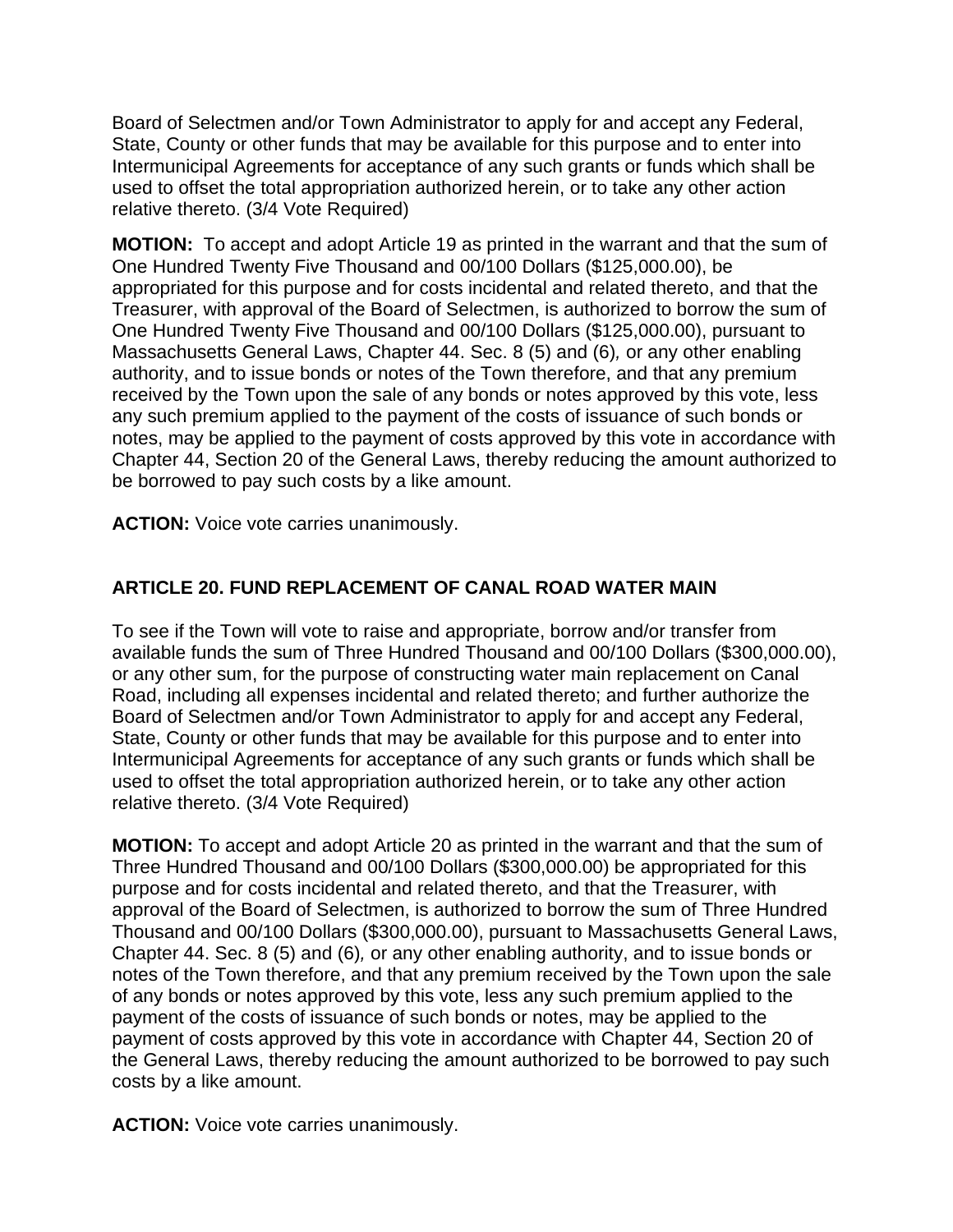## **ARTICLE 21. FUND WATER QUALITY DRAINAGE IMPROVEMENTS**

To see if the Town will vote to raise and appropriate, and/or transfer from available funds the sum of One Hundred Eighty Seven Thousand Three Hundred Thirteen and 00/100 Dollars (\$187,313.00), or any other sum, into the Stabilization Fund for Water Quality Drainage Improvements, and further to transfer from the Stabilization Fund the sum of One Hundred Eighty Seven Thousand Three Hundred Thirteen and 00/100 Dollars (\$187,313.00) for the purpose of funding the design and construction of improvements to the Town's drainage infrastructure systems, including all expenses incidental and related thereto, and further authorize the Board of Selectmen and/or Town Administrator to apply for and accept any Federal, State, County or other funds that may be available for this purpose, and to enter into Intermunicipal Agreements for acceptance of any such grants or funds, or to take any other action relative thereto. (2/3 Vote Required)

**MOTION:** To accept and adopt Article 21 as printed in the warrant and that the sum of One Hundred Eighty-Seven Thousand Three Hundred Thirteen and 00/100 Dollars (\$187,313.00) be raised and appropriated for this purpose.

**ACTION:** Voice vote carries unanimously.

## **ARTICLE 22. FUND TOWN PAVEMENT MANAGEMENT PROGRAM**

To see if the Town will vote to raise and appropriate, and/or transfer from available funds the sum of Three Hundred Seventy Four Thousand Six Hundred Forty Nine and 00/100 Dollars (\$374,649.00), or any other sum, into the Stabilization Fund for the Town Pavement Management Program, and further to transfer from the Stabilization Fund the sum of Three Hundred Seventy Four Thousand Six Hundred Forty Nine and 00/100 Dollars (\$374,649.00) for the purpose of funding the local share of the Town's ongoing Pavement Management Program to repair, resurface, and reconstruct Town roadways, including all expenses incidental and related thereto, and further authorize the Board of Selectmen and/or Town Administrator to apply for and accept any Federal, State, County or other funds that may be available for this purpose, and to enter into Intermunicipal Agreements for acceptance of any such grants or funds, or to take any other action relative thereto. (2/3 Vote Required)

**MOTION:** To accept and adopt Article 22 as printed in the warrant and that the sum of Three Hundred Seventy-Four Thousand Six Hundred Forty-Nine and 00/100 Dollars (\$374,649.00) be raised and appropriated for this purpose.

**ACTION:** Voice vote carries unanimously.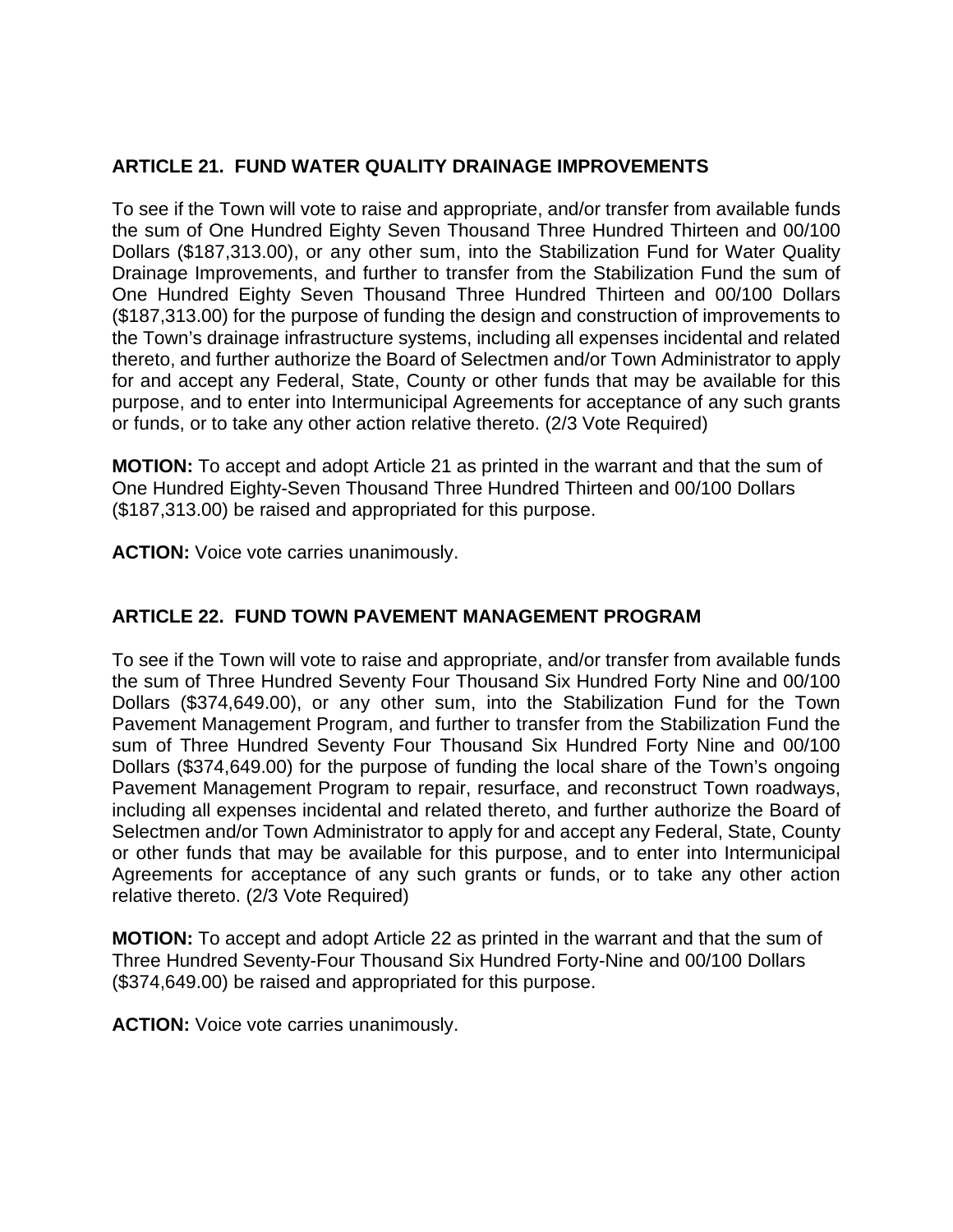## **ARTICLE 23. FUND FIRE DEPARTMENT NEW AMBULANCE**

To see if the Town will vote to raise and appropriate, borrow and/or transfer from available funds a sum of Three Hundred Forty Thousand and 00/100 Dollars (\$340,000.00), or any other sum, for the purpose of purchasing a new ambulance for the Fire Department, including all expenses incidental and related thereto; and further authorize the Board of Selectmen and/or Town Administrator to apply for and accept any Federal, State, County or other funds that may be available for this purpose and to enter into Intermunicipal Agreements for acceptance of any such grants or funds which shall be used to offset the total appropriation authorized herein, or to take any other action relative thereto. (Simple Majority Vote Required)

**MOTION:** To accept and adopt Article 23 as printed in the warrant and that the sum of Three Hundred Forty Thousand and 00/100 Dollars (\$340,000.00) be transferred from the Ambulance Receipts Reserved for Appropriation Account for this purpose and for costs incidental and related thereto.

**ACTION:** Voice vote carries unanimously.

## **ARTICLE 24. FUND REPLACEMENT WATER DEPARTMENT EQUIPMENT**

To see if the Town will vote to raise and appropriate, borrow and/or transfer from available funds a sum of Twelve Thousand and 00/100 Dollars (\$12,000.00), or any other sum, for the purpose of funding the replacement of a ride-on mower, including all expenses incidental and related thereto; and further authorize the Board of Selectmen and/or Town Administrator to apply for and accept any Federal, State, County or other funds that may be available for this purpose and to enter into Intermunicipal Agreements for acceptance of any such grants or funds which shall be used to offset the total appropriation authorized herein, or to take any other action relative thereto. (Simple Majority Vote Required)

**MOTION: To** accept and adopt Article 24 as printed in the warrant and that the sum of Twelve Thousand and 00/100 Dollars (\$12,000.00) be transferred from the Water Surplus Account for this purpose and for costs incidental and related thereto.

**ACTION:** Voice vote carries unanimously.

## **ARTICLE 25. APPROPRIATION OF UNEXPENDED BOND PROCEEDS**

To see if the Town will appropriate the following unexpended amounts of money that were initially borrowed to finance the following project, that are no longer needed due to the receipt of a State Grant, to pay costs associated with Comprehensive Water Resources Management Plan Implementation – Planning, Engineering & Adaptive Management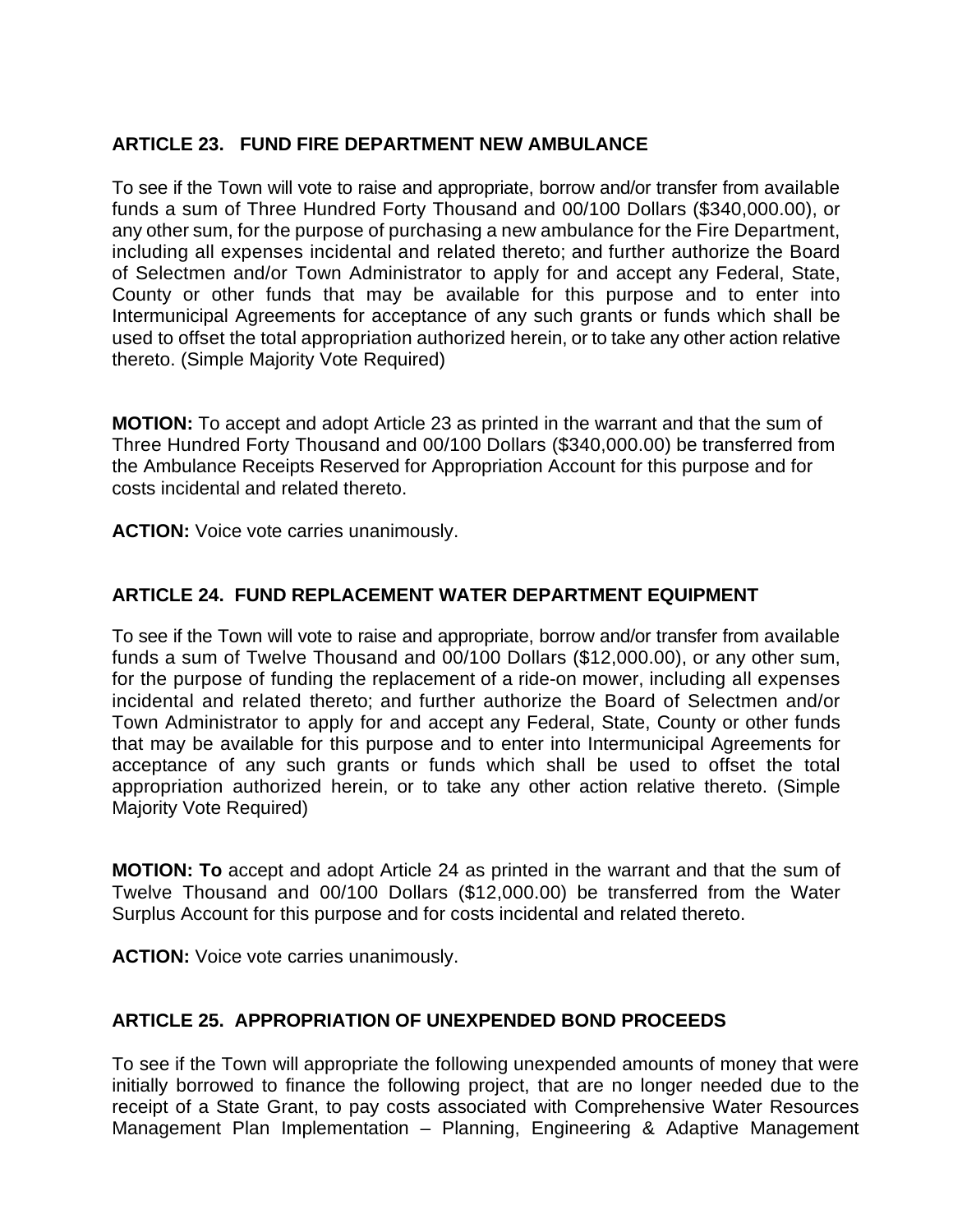authorized under Annual Town Meeting (ATM) Article 14 at the May 7, 2018 Town meeting, as permitted by Chapter 44, Section 20 of the General Laws:

| Unexpended Date of |                          | Warrant Original |                                                   |
|--------------------|--------------------------|------------------|---------------------------------------------------|
| Amount             | Approval Article Purpose |                  |                                                   |
| \$147,200          | 5/13/2019 23             |                  | Replace Bulkheads at Rock Harbor/Town Cove Design |

Or take any other action relative thereto. (2/3 Vote Required)

**MOTION:** To accept and adopt Article 25 as printed in the warrant and that the sum of One Hundred Forty-Seven Thousand Two Hundred and 00/100 Dollars (\$147,200.00) be appropriated for this purpose.

**ACTION:** Voice vote carries unanimously.

### **ARTICLE 26. APPROPRIATION OF UNEXPENDED BOND PROCEEDS**

To see if the Town will appropriate the following unexpended amounts of money that were initially borrowed to finance the following projects that are now complete and for which no further liability remains, to pay costs associated with Comprehensive Water Resources Management Plan Implementation – Planning, Engineering & Adaptive Management authorized under ATM Article 14 at the May 7, 2018 Town meeting, as permitted by Chapter 44, Section 20 of the General Laws:

| Date of   | Warrant Original |                                    |
|-----------|------------------|------------------------------------|
| Approval  | <b>Article</b>   | Purpose                            |
| 5/09/2016 | 10               | Rock Harbor Bulkhead Improvements  |
| 5/09/2016 | -5               | <b>Police Station Construction</b> |
|           |                  |                                    |

Or take any other action relative thereto**.** (2/3 Vote Required)

**MOTION:** To accept and adopt Article #26 as printed in the warrant and that the sum of One Hundred Nine Thousand Five Hundred Fifty Nine and 27/100 Dollars (\$109,559.27) be appropriated from the unexpended bond proceeds identified in the article for this purpose and the amount appropriated and authorized to be borrowed under Article 14 of the 2018 Annual Town Meeting is reduced accordingly.

**ACTION:** Voice vote carries unanimously.

#### **ARTICLE 27. APPLICATION OF BOND ANTICIPATION NOTES PREMIUMS**

To see if the Town will vote to appropriate the premium paid to the Town upon the sale of notes issued on February 7, 2020 to pay costs of capital projects and to reduce the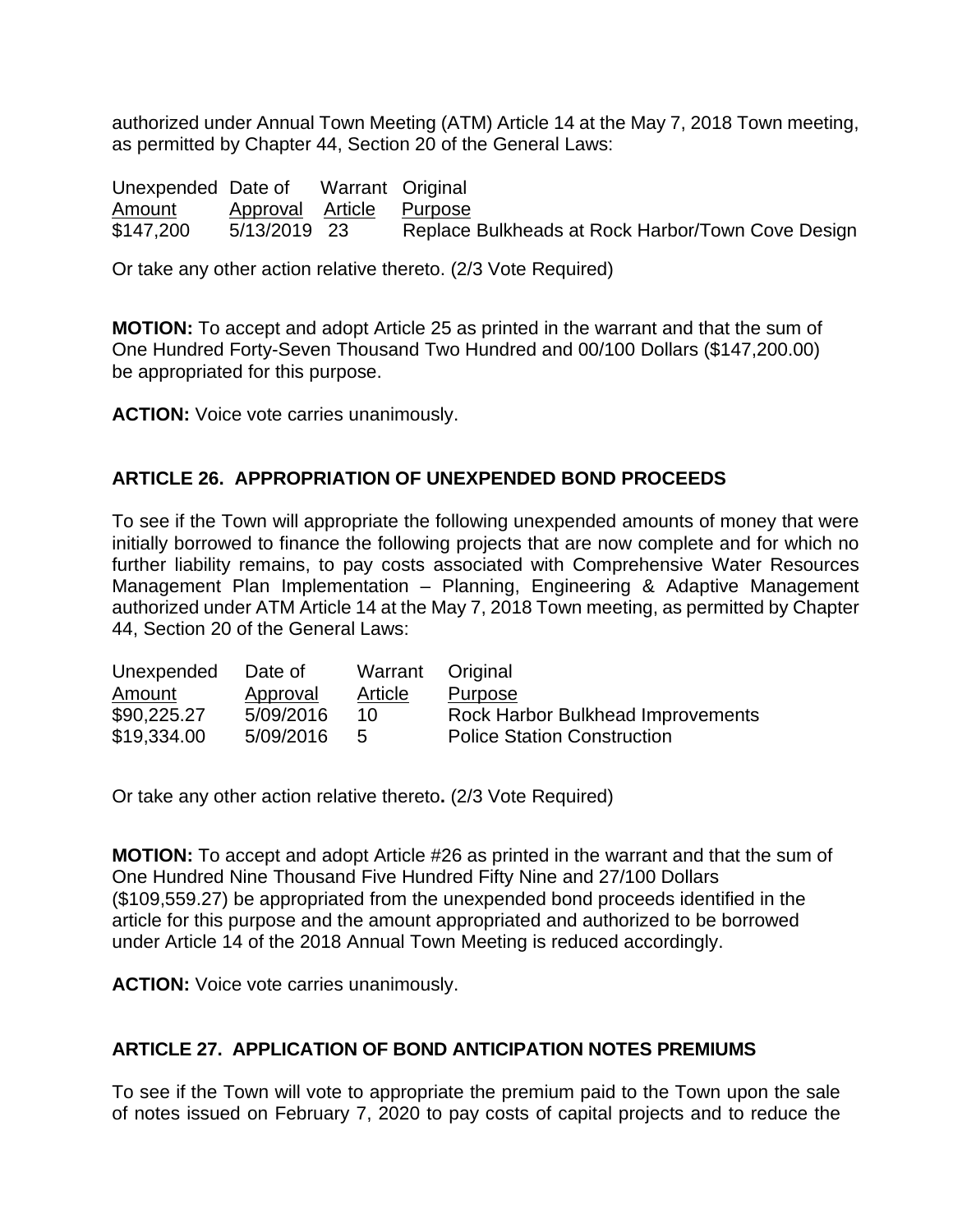amounts appropriated for such projects by the same amount; or to take any other action relative thereto. (Simple Majority Vote Required)

**MOTION:** To accept and adopt Article 27 as printed in the warrant and that the sum of Three Hundred Nine Thousand Eight Hundred Eighty Seven and 66/100 Dollars (\$309,887.66) be appropriated from the premium paid to the Town upon the sale of the notes issued on February 7, 2020 to pay costs of the following projects:

- (a) Water Quality Management Plan project authorized by vote of the Town on May 7, 2018 (ATM Article 14) in the amount of Two Hundred Forty Two Thousand Six Hundred Fifty and 13/100 Dollars (\$242,650.13) and to reduce the amount authorized to be borrowed for such project, but not yet permanently financed by the Town, by the same amount;
- (b) Engineering and Design to connect Well No.7 to Water Treatment Plant Facility project authorized by vote of the Town on May 7, 2018 (ATM Article 22) in the amount of Three Thousand Four Hundred Ninety Four and 65/100 Dollars (\$3,494.65) and to reduce the amount authorized to be borrowed for such project, but not yet permanently financed by the Town, by the same amount;
- (c) Nauset Beach Retreat Master Plan and Design project authorized by vote of the Town on May 7, 2018 (STM Article 6) in the amount of Three Thousand Thirty Eight and 14/100 Dollars (\$3,038.14) and to reduce the amount authorized to be borrowed for such project, but not yet permanently financed by the Town, by the same amount.
- (d) Main Street Reconstruction and Village Center Streetscape project authorized by vote of the Town on May 13, 2019 (ATM Article 25) in the amount of Nine Thousand Eight Hundred Ninety Four and 58/100 Dollars (\$9,894.58) and to reduce the amount authorized to be borrowed for such project, but not yet permanently financed by the Town, by the same amount.
- (e) Construction to Connect Well #7 to the Water Treatment Plant project authorized by vote of the Town on May 13, 2019 (ATM Article 21) in the amount of Forty Two Thousand One Hundred Sixty Five and 88/100 Dollars (\$42,165.88) and to reduce the amount authorized to be borrowed for such project, but not yet permanently financed by the Town, by the same amount.
- (f) Construction to Replace Bulkheads at Rock Harbor and Town Cove project authorized by vote of the Town on May 13, 2019 (ATM Article 23) in the amount of Seven Thousand Seven Hundred Sixty Three and 93/100 Dollars (\$7,763.93) and to reduce the amount authorized to be borrowed for such project, but not yet permanently financed by the Town, by the same amount.
- (g) Replace Landfill Methane Gas Flare Design and Installation project authorized by vote of the Town on May 13, 2019 (ATM Article 22) in the amount of Eight Hundred Eighty and 35/100 Dollars (\$880.35) and to reduce the amount authorized to be borrowed for such project, but not yet permanently financed by the Town, by the same amount.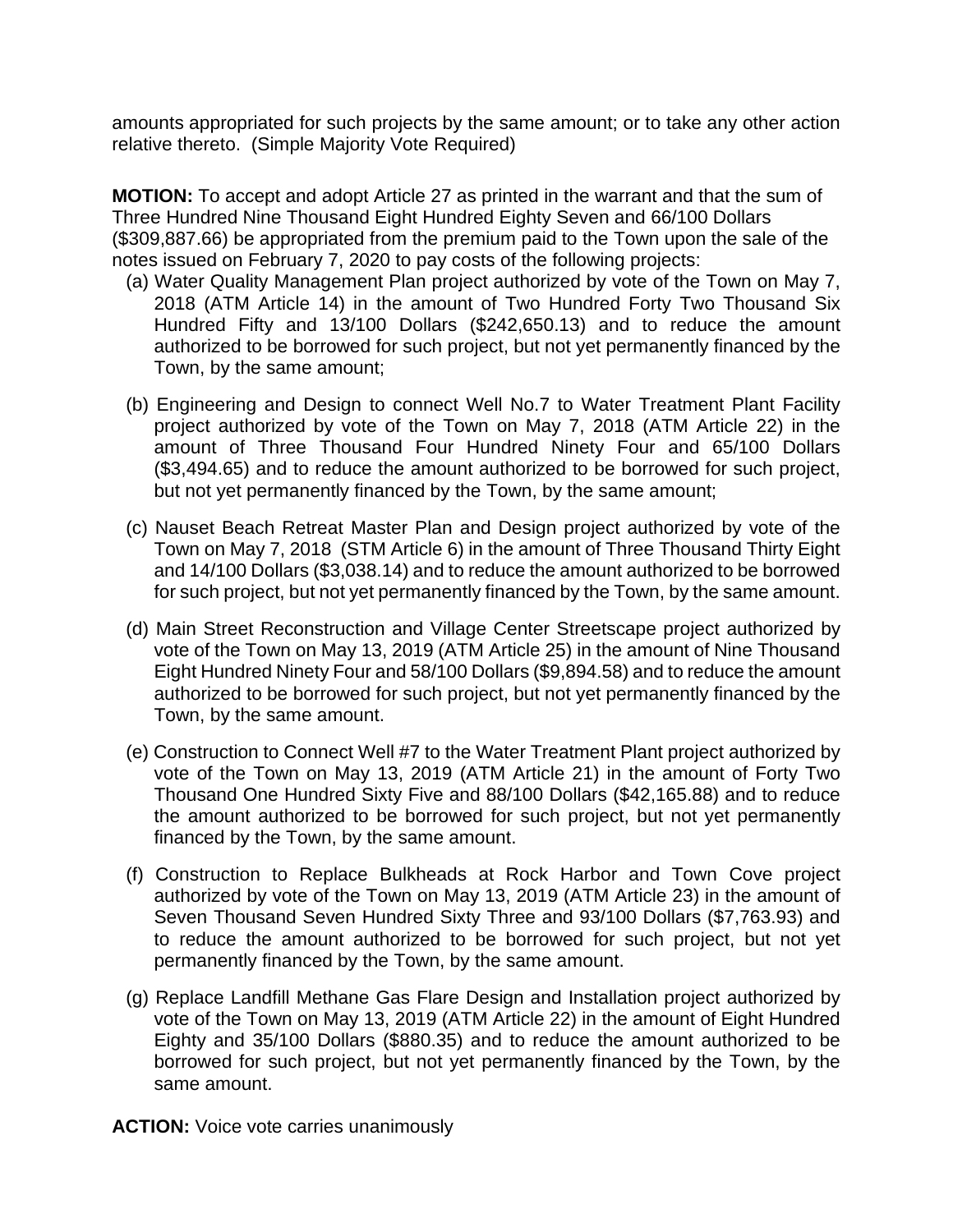## **ARTICLE 28. FUND OTHER POST-EMPLOYMENT BENEFITS (OPEB) LIABILITY TRUST FUND**

To see if the Town will vote to raise and appropriate the sum of Four Hundred Fifty Thousand and 00/100 Dollars (\$450,000.00) to be deposited in the Other Post-Employment Benefits (OPEB) Liability Trust Fund; or take any other action relative thereto. (Simple Majority Vote Required)

**MOTION:** To accept and adopt Article 28 as printed in the warrant and that the sum of Four Hundred Fifty Thousand and 00/100 Dollars (\$450,000.00) be raised and appropriated for this purpose.

**ACTION:** Voice vote carries unanimously.

### **ARTICLE 29. FUND AFFORDABLE HOUSING TRUST FUND**

To see if the Town will vote to raise and appropriate the sum of Two Hundred Seventy Five Thousand and 00/100 Dollars (\$275,000.00), to be deposited in the Affordable Housing Trust Fund, or to take any other action relative thereto. (Simple Majority Vote Required)

**MOTION: To** accept and adopt Article 29 as printed in the warrant and that the sum of Two Hundred Seventy-Five Thousand and 00/100 Dollars (\$275,000.00) be raised and appropriated for this purpose.

**ACTION:** Voice vote carries unanimously.

#### **ARTICLE 30. FUND MAINTENANCE OF BUILDINGS AND FACILITIES**

To see if the Town will vote to raise and appropriate, and/or transfer from available funds the sum of Three Hundred Fifty Thousand and 00/100 Dollars (\$350,000.00), or any other sum, into the Stabilization Fund for Building and Facility Maintenance, and further to transfer from the Stabilization Fund the sum of Three Hundred Fifty Thousand and 00/100 Dollars (\$350,000.00) for the purpose of funding building and facility maintenance projects, including all expenses incidental and related thereto, and further authorize the Board of Selectmen and/or Town Administrator to apply for and accept any Federal, State, County or other funds that may be available for this purpose, and to enter into Intermunicipal Agreements for acceptance of any such grants or funds, or to take any other action relative thereto. (2/3 Vote Required)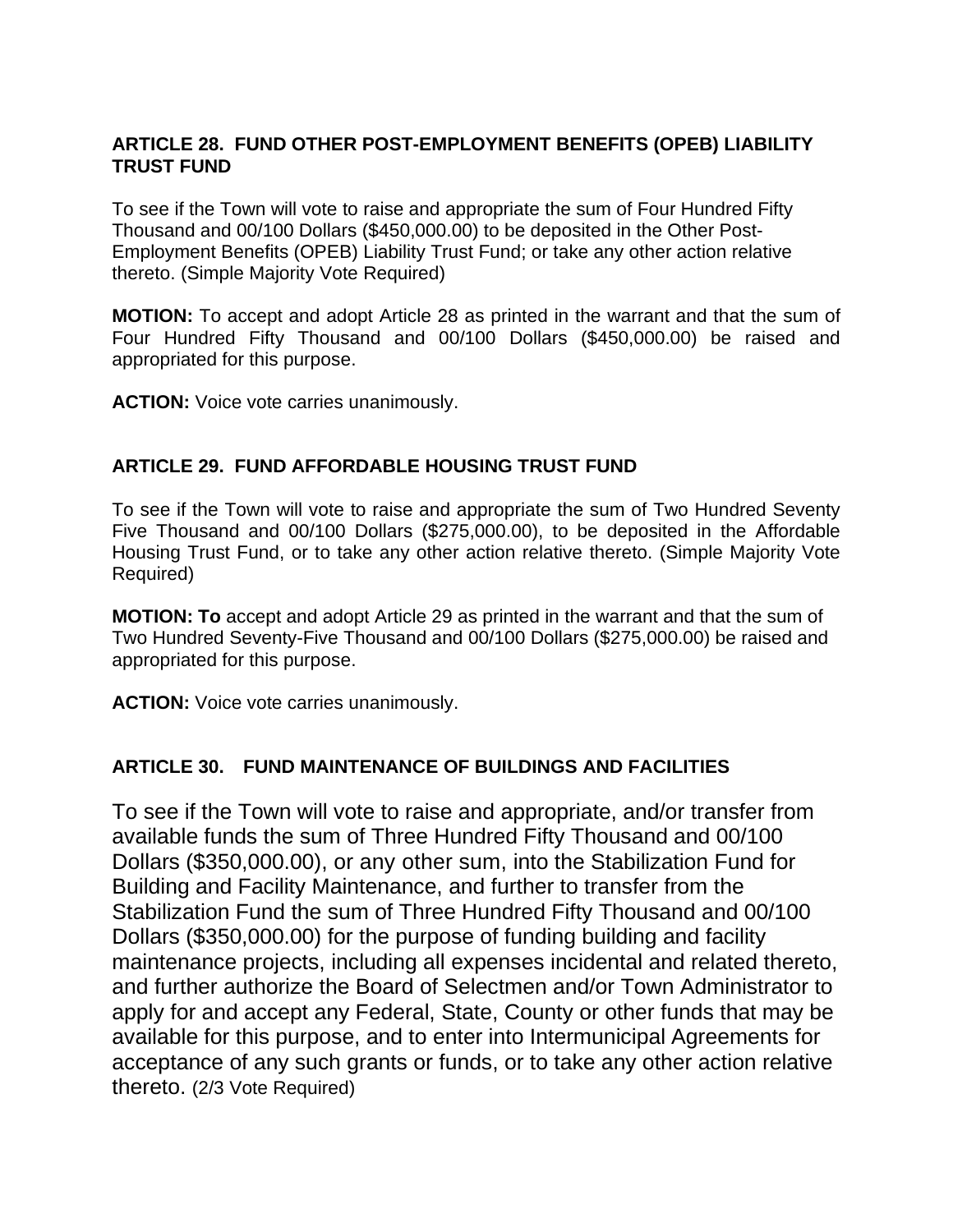**MOTION:** To accept and adopt Article 30 as printed in the warrant and that the sum of Three Hundred Fifty Thousand and 00/100 Dollars (\$350,000.00) be raised and appropriated for the purpose of funding Building and facility Maintenance, including all expenses incidental and related thereto.

**ACTION:** Voice vote carries unanimously.

## **ARTICLE 31. FUND PURCHASE OF MOTOR VEHICLES AND EQUIPMENT**

To see if the Town will vote to raise and appropriate, and/or transfer from available funds the sum of Five Hundred Seventy Thousand and 00/100 Dollars (\$570,000.00), or any other sum, into the Stabilization Fund for Motor Vehicles and Equipment, and further to transfer from the Stabilization Fund the sum of Five Hundred Seventy Thousand and 00/100 Dollars (\$570,000.00) for the purpose of funding vehicle and equipment purchases, including all expenses incidental and related thereto, and further authorize the Board of Selectmen and/or Town Administrator to apply for and accept any Federal, State, County or other funds that may be available for this purpose, and to enter into Intermunicipal Agreements for acceptance of any such grants or funds, or to take any other action relative thereto. (2/3 Vote Required)

**MOTION:** To accept and adopt Article 31 as printed in the warrant and that the sum of Five Hundred Seventy Thousand and 00/100 Dollars (\$570,000.00) be raised and appropriated for the purpose of funding Motor Vehicles and Equipment, including all expenses incidental and related thereto.

**ACTION:** Voice vote carries unanimously.

### **ARTICLE 32. FUND VISITOR MANAGEMENT SERVICES BY ORLEANS CHAMBER OF COMMERCE**

To see if the Town will vote to raise and appropriate and/or transfer from available funds the sum of Thirty Three Thousand and 00/100 Dollars (\$33,000.00), or any other sum, to be spent under the direction of the Orleans Chamber of Commerce, Inc. and the Board of Selectmen for the purposes of managing year round visitors and making the Town more user friendly; or to take any other action relative thereto. (Simple Majority Vote Required)

**MOTION:** To accept and adopt Article 32 as printed in the warrant and that the sum of Thirty-Three Thousand and 00/100 Dollars (\$33,000.00), be raised and appropriated for this purpose.

**ACTION:** Voice vote carries unanimously.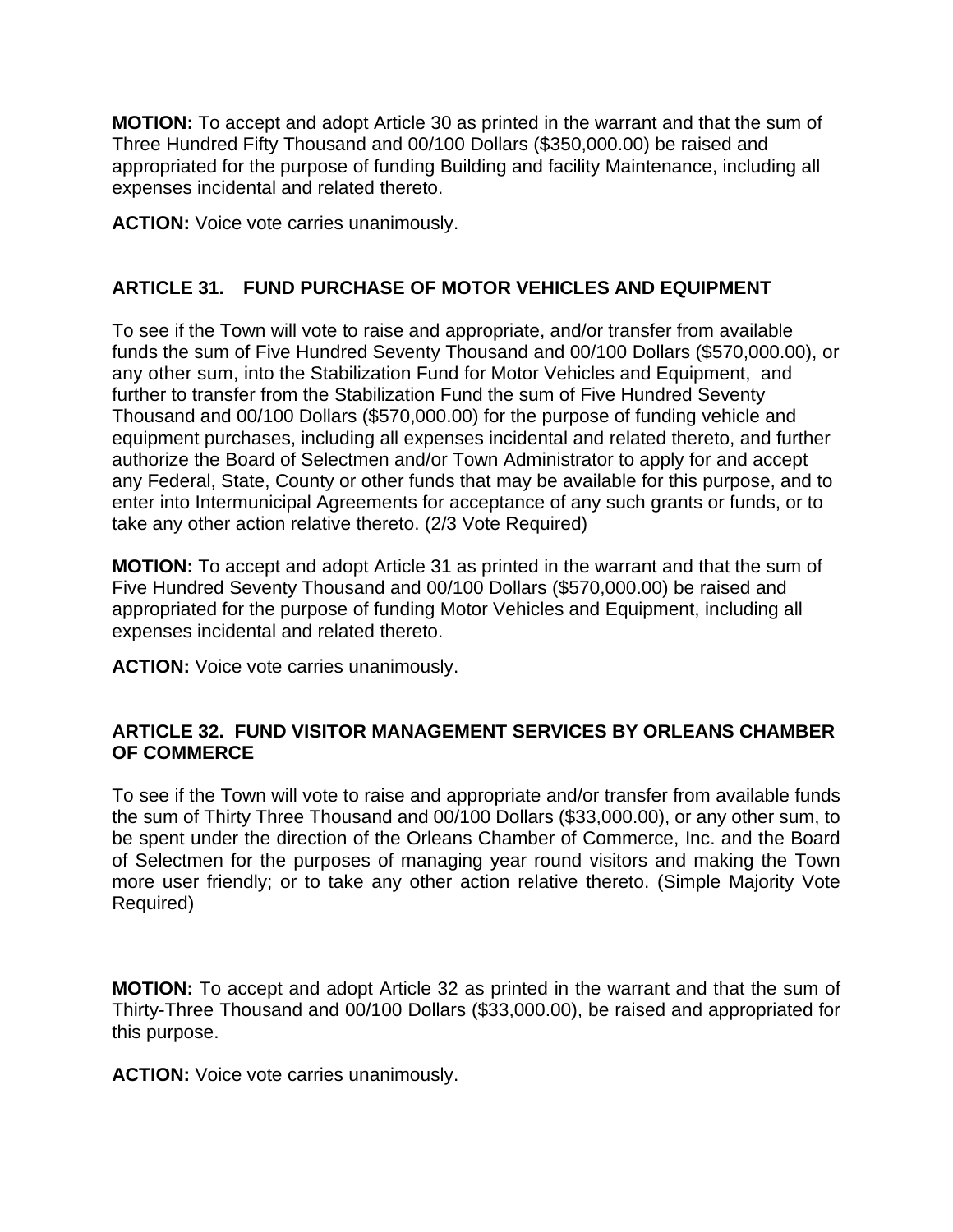### **ARTICLE 33. FUND HUMAN SERVICES AGENCIES (FY21)**

To see if the Town will vote to raise and appropriate and/or transfer from available funds the sum of One Hundred Twenty-Six Thousand Six Hundred Ten Dollars (\$ 126,610.00), or any other sum, to fund the following human services organizations for the period July 1, 2020 to June 30, 2021.

#### **Funding for FY 2021**

| AIDS Support Group of Cape Cod                   |        | \$<br>5,000.00  |
|--------------------------------------------------|--------|-----------------|
| Alzheimers Support Group of Cape Cod             |        | \$<br>10,000.00 |
| <b>Big Brothers/Big Sisters</b>                  |        | \$<br>2,000.00  |
| Cape Cod Children's Place                        |        | \$<br>3,250.00  |
| Consumer Assistance Council, Inc.                |        | \$<br>700.00    |
| Duffy Health Center                              |        | \$<br>1,000.00  |
| Elder Services of Cape Cod and the Islands, Inc. |        | \$<br>2,500.00  |
| <b>Family Food Pantry</b>                        |        | \$<br>5,000.00  |
| Food for Kids                                    |        | \$<br>3,500.00  |
| <b>Homeless Prevention Council</b>               |        | \$<br>12,360.00 |
| Independence House, Inc.                         |        | \$<br>10,000.00 |
| Lower Cape Outreach Council                      |        | \$<br>10,000.00 |
| Nauset Together We Can                           |        | \$<br>12,000.00 |
| <b>Orleans After School Activities Program</b>   |        | \$<br>20,000.00 |
| <b>Outer Cape Health Services</b>                |        | \$<br>20,000.00 |
| Sight Loss Services, Inc.                        |        | \$<br>1,600.00  |
| South Coastal Counties Legal Services, Inc.      |        | \$<br>2,700.00  |
| Sustainable CAPE                                 |        | 5,000.00        |
|                                                  | TOTAL: | \$126,610.00    |

Or to take any other action relative thereto. (Simple Majority Vote Required)

**MOTION:** To accept and adopt Article 33 as printed in the warrant, and that the sum of One Hundred Twenty-Six Thousand Six Hundred Ten Dollars (\$ 126,610.00) be raised and appropriated for this purpose.

**ACTION:** Voice vote carries unanimously.

## **ARTICLE 34. FUND FOURTH OF JULY CELEBRATION**

To see if the Town will vote to raise and appropriate and/or transfer from available funds the sum of Eight Thousand and 00/100 Dollars (\$8,000.00), or any other sum, for the purpose of funding the July 4<sup>th</sup> celebration within the Town of Orleans. Said funds to be expended under the direction of the Town Administrator, or to take any other action relative thereto. (Simple Majority Vote Required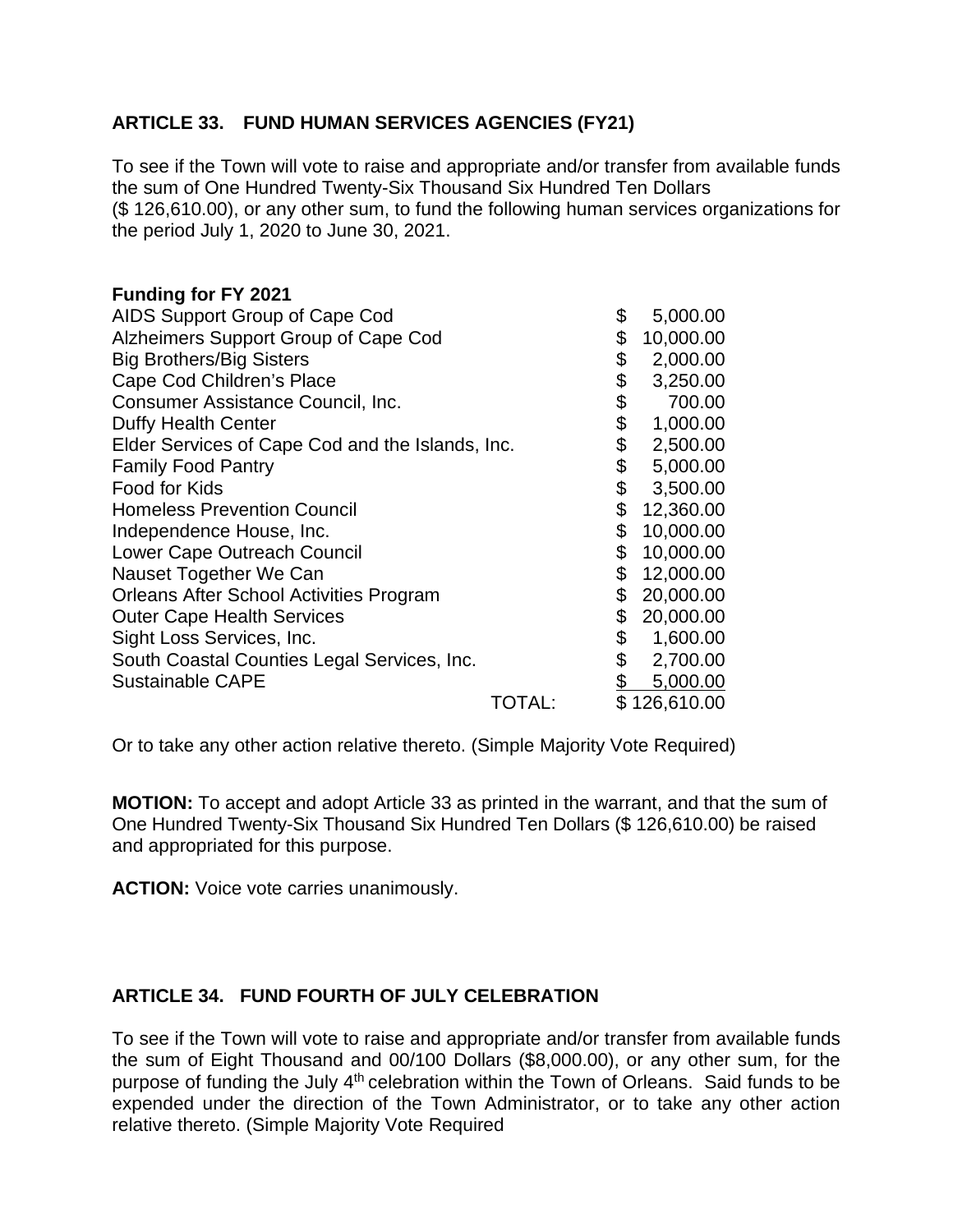**MOTION:** To accept and adopt Article 34 as printed in the warrant, and that the sum of Eight Thousand and 00/100 Dollars (\$8,000.00) be raised and appropriated for this purpose.

**ACTION:** Voice vote carries unanimously.

### **ARTICLE 35. FUND CULTURAL COUNCIL GRANTS**

To see if the Town will vote to raise and appropriate and/or transfer from available funds the sum of Two Thousand and 00/100 Dollars (\$2,000.00), or any other sum, for the purpose of funding Cultural Council awards to organizations that benefit Orleans residents. Said funds to be expended under the direction of the Town Administrator, or to take any other action relative thereto. (Simple Majority Vote Required)

**MOTION:** To accept and adopt Article 36 as printed in the warrant, and that the sum of Two Thousand and 00/100 Dollars (\$2,000.00) be raised and appropriated for this purpose.

**ACTION:** Voice vote carries unanimously.

### **ARTICLE 36. AUTHORIZE AND FUND HABITAT CONSERVATION PLAN PERMITS**

To see if the Town will vote to raise and appropriate and/or transfer from available funds the sum of Forty Two Thousand and 00/100 Dollars (\$42,000.00), or any other sum, for the purpose of funding the implementation costs, including all expenses incidental and related thereto, of the Habitat Conservation Plan (HCP) approved by the Federal and State Fish and Wildlife Services. The HCP provides for limited over sand vehicle use of Nauset Beach south of the bathing beach parking lot during the summer migratory bird nesting season, or to take any other action relative thereto. (Board of Selectmen) (Simple Majority Vote Required)

**MOTION:** To accept and adopt Article 36 as printed in the warrant and that the sum of Forty-Two Thousand and 00/100 Dollars be raised and appropriated for this purpose.

**ACTION:** Voice vote carries unanimously.

#### **ARTICLE 37. FUND ELECTED OFFICIALS COMPENSATION (FY21)**

To see if the Town will vote to fix the salaries of elected officials for the twelve month period beginning July 1, 2020 as follows:

- 1) Board of Selectmen (5) \$3,000.00
- 2) Board Chairman \$ 500.00
- 3) Moderator \$ 300.00
- 4) Constables (2) \$ 150.00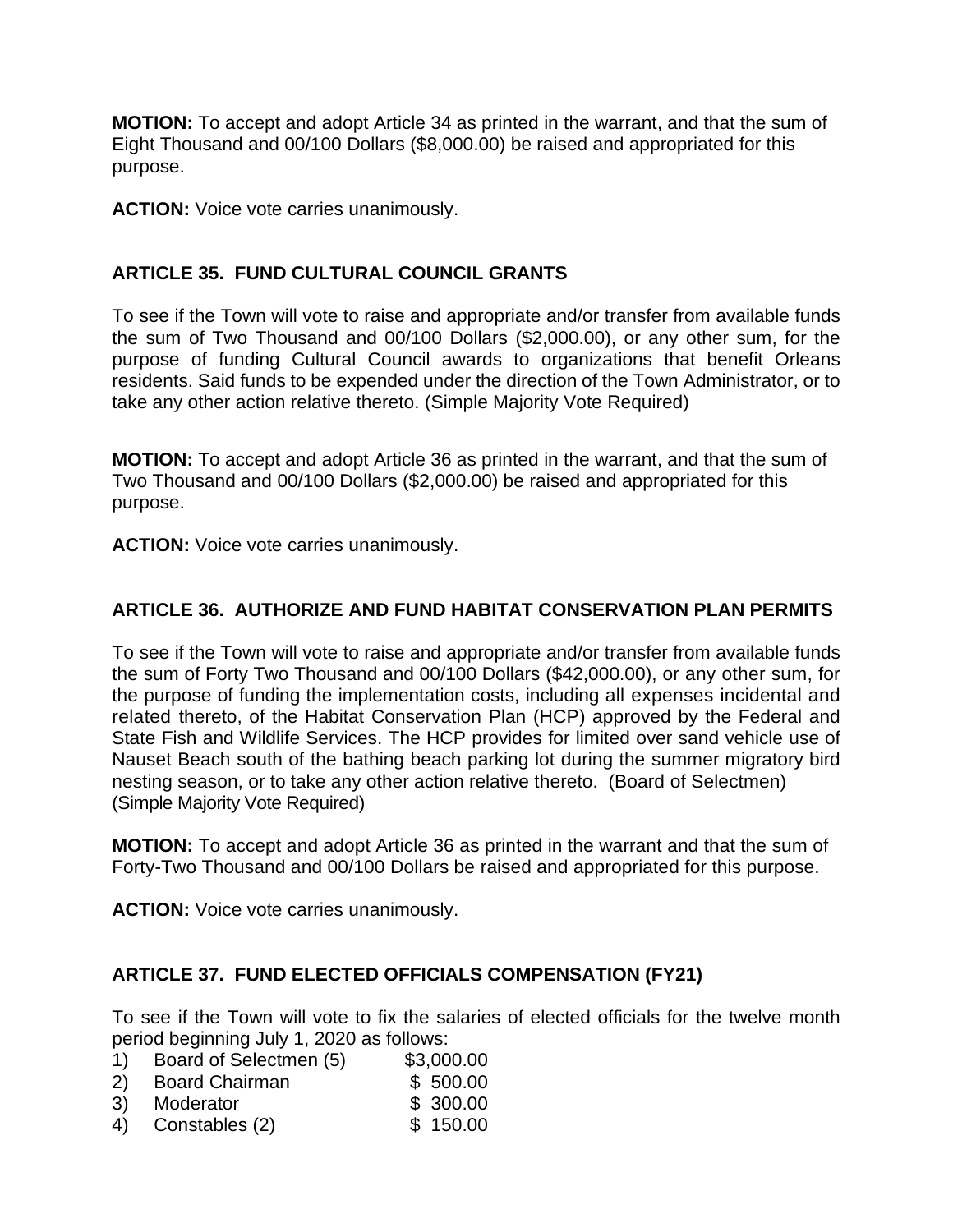and to raise and appropriate and/or transfer from available funds the sum of Sixteen Thousand One Hundred and 00/100 Dollars (\$16,100.00), or any other sum, for this purpose, or to take any other action relative thereto. (Simple Majority Vote Required)

**MOTION:** To accept and adopt Article 37 as printed in the warrant and that the sum of Sixteen Thousand One Hundred and 00/100 Dollars (\$16,100.00) be raised and appropriated for this purpose.

**ACTION:** Voice vote carries unanimously.

### **ARTICLE 38. TRANSFER WATER SERVICE CONNECTION FUNDS**

To see if the Town will vote to transfer from available funds the sum of Thirty Thousand and 00/100 Dollars (\$30,000.00), or any other sum, to the Water Special Revenue Fund - Water Service Connection Account for the purpose of maintaining water service connections, or to take any other action relative thereto. (Simple Majority Vote Required)

**MOTION:** To accept and adopt Article 38 as printed in the warrant and the sum of Thirty Thousand and 00/100 Dollars (\$30,000.00) be transferred from the Water Special Revenue Fund – Fund Balance Reserved for Water Service Connections for this purpose.

**ACTION:** Voice vote carries unanimously.

#### **ARTICLE 39. FUND ORLEANS POLICE FEDERATION CONTRACT (FY21)**

To see if the Town will vote to raise and appropriate and/or transfer from available funds a sum of Seventy Four Thousand Fifteen and 00/100 Dollars (\$74,015.00), or any other sum, to be added to the FY21 Salaries Account for the Police Department budget and the Medicare Taxes budget for employees covered under the collective bargaining agreement between the Town and the Orleans Police Federation, or to take any other action relative thereto. (Simple Majority Vote Required)

**MOTION:** To be accept and adopt Article 39 as printed in the warrant and that the sum of Seventy-Four Thousand Fifteen and 00/100 Dollars (\$74,015.00) be raised and appropriated for this purpose.

**ACTION:** Voice vote carries unanimously.

#### **ARTICLE 40. FUND ORLEANS PERMANENT FIREFIGHTERS ASSOCIATION CONTRACT (FY21)**

To see if the Town will vote to transfer from available funds a sufficient sum of money to be added to the FY21 Salary Accounts for the Fire Department budget and the Medicare Taxes budget for employees covered under the collective bargaining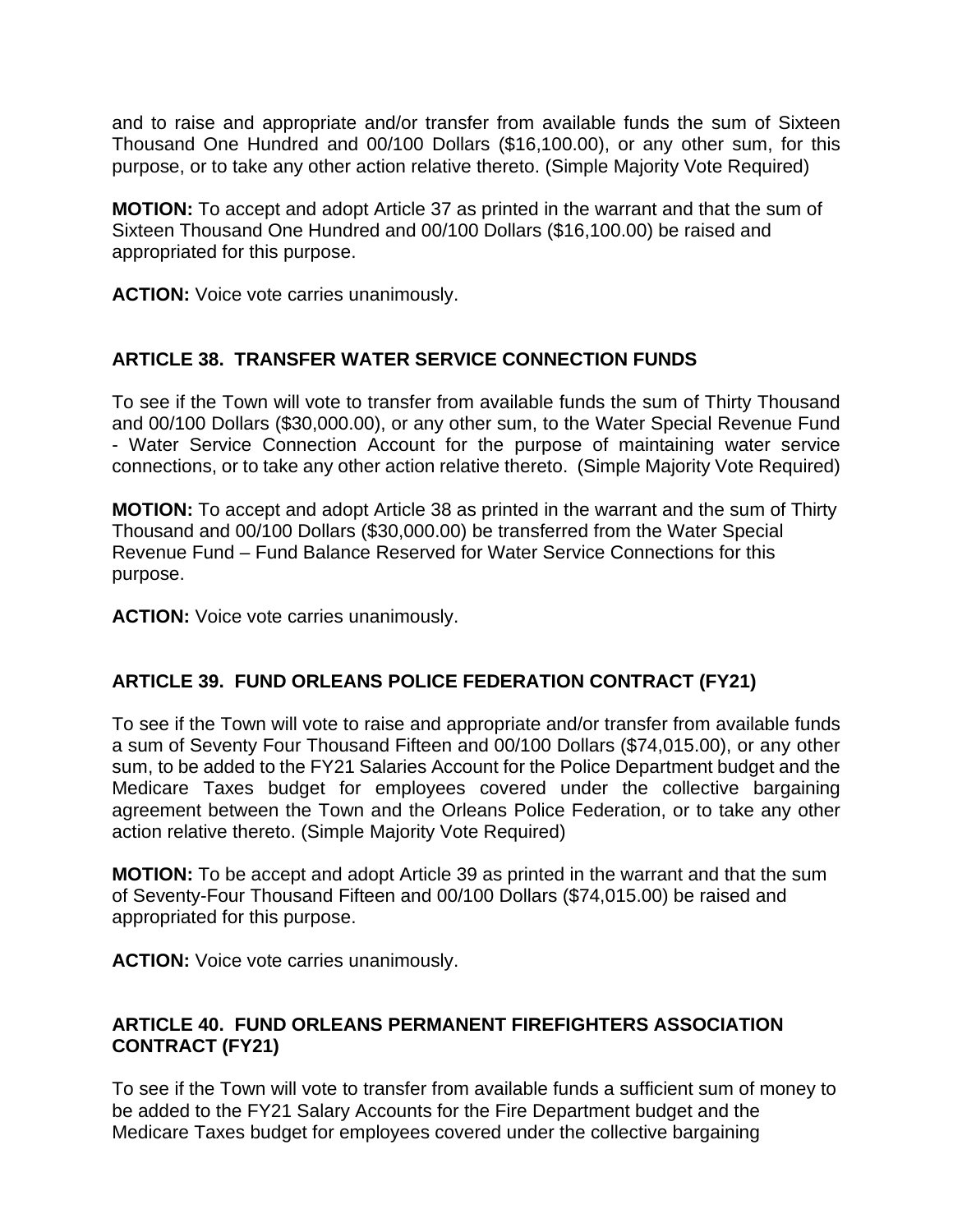agreement between the Town and the Orleans Permanent Firefighters Association, Local 2675 I.A.F.F., or to take any other action relative thereto. (Simple Majority Vote Required)

**MOTION:** To accept and adopt Article 40 as printed in the warrant and that a sufficient sum be transferred from Free Cash for this purpose.

**ACTION:** Voice vote carries unanimously.

#### **ARTICLE 41. AMEND GENERAL BYLAW CH. 40 – PERSONNEL AND FUND NON-UNION EMPLOYEE COLA**

To see if the Town will vote to amend Chapter 40, Personnel, to approve a 2% cost of living wage increase for the period of July 1, 2020 to June 30, 2021 (FY21) for those employees who are covered by the Personnel Bylaw Compensation Plans and those employees covered by individual contracts and employment agreements; and to amend part-time plan B by adding two positions, a copy of the update is on file with the Town Clerk, or take any action relative thereto. (Simple Majority Vote Required)

**MOTION:** To accept and adopt Article 41 as printed in the warrant.

**ACTION:** Voice vote carries unanimously.

### **ARTICLE 43. COMMERCIAL USE-SINGLE PLASTIC WATER BOTTLE BAN – BY PETITION**

To see if the Town will vote to adopt the following as a general by-law and to insert it into the Code of the Town of Orleans, Massachusetts, Chapter 129 Section 129-2.

Section 1. Sale of Single-use Plastic Water Bottles

Effective on September 1, 2021, it shall be unlawful to sell non-carbonated, unflavored drinking water in single-use plastic bottles of less than one gallon in the Town of Orleans. Enforcement of this regulation will begin September 1, 2021.

Section 2. Definitions

A single-use plastic bottle is a beverage container made from any type of plastic resin. Section 3. Exemptions

Sales or distribution of non-carbonated, unflavored drinking water in single-use plastic bottles occurring subsequent to a declaration of emergency (by the Emergency Management Director or other duly authorized Town, County, Commonwealth or Federal official) affecting the availability and/or quality of drinking water to residents of the Town shall be exempt from this bylaw until seven days after the declaration has ended.

#### Section 4. Enforcement

Enforcement of this article shall be the responsibility of the Board of Health or its designee. The Board of Health shall determine the inspection process to be followed,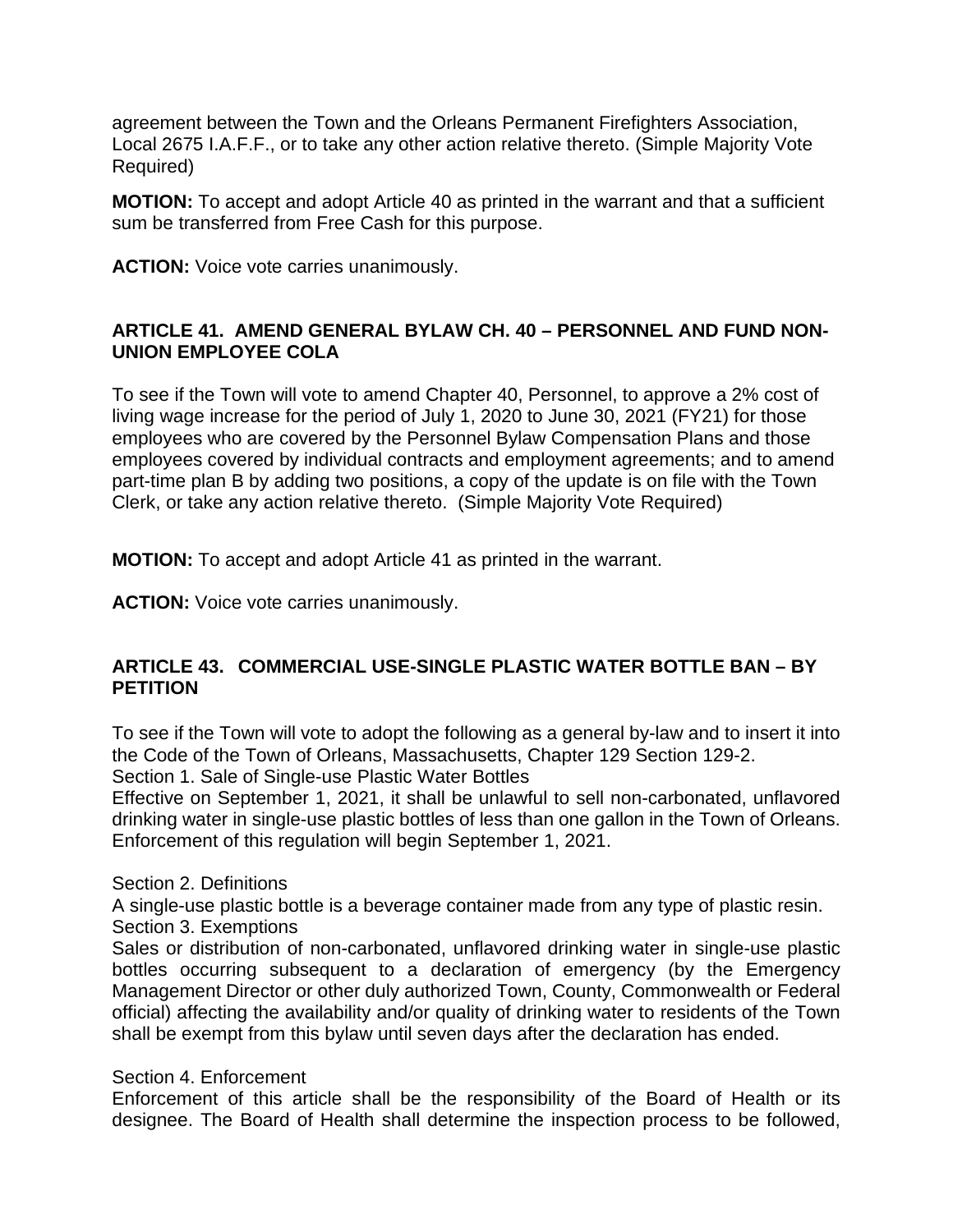incorporating the process into other Town duties as appropriate. Any establishment conducting sales in violation of this article shall be subject to a non-criminal disposition fine as specified in G. L. Chapter 40 § 21D. The following penalties apply:

- First violation: Written warning

- Second violation: \$150 fine

- Third and subsequent violations: \$300 fine

Each day a violation continues constitutes a separate violation, incurring additional fines. Any such fines collected shall be payable to the Town of Orleans.

All businesses will be routinely inspected until the Board of Health deems the inspection to no longer be required.

Or to take any other action relative thereto. (By Petition) (Simple Majority Vote Required)

**MOTION:** To indefinitely postpone Article 43.

**ACTION:** Voice vote carries by the necessary simple majority.

#### **ARTICLE 44. CLIMATE CRISES RESPONSE RESOLUTION – BY PETITION**

To see if the Town will vote to direct the Select Board to develop a Comprehensive Climate Action Plan for Orleans in 2020 in response to the global climate emergency and identify a focal point in Town Government for managing the process. The plan should have two main pillars; one related to mitigation (reducing carbon emissions) and the other directed to adaptation (managing the impacts from legacy and ongoing carbon emissions).

The mitigation element would start with a green-house gases inventory (an estimation of the 'carbon footprint' of the town). This would become the base line for measuring reductions to reach a net carbon neutral outcome with net zero greenhouse gas emission by 2035. It would then lay out a set of actions to reach that goal.

Similarly, the adaptation plan would undertake an integrated review of the vulnerabilities the Town faces and recommend necessary actions.

All aspects of the process should include an active program of public outreach and education.

Or to take any other action relative thereto (Simple Majority Vote Required)

**MOTION:** To indefinitely postpone Article 44.

**ACTION:** Voice vote carries by the necessary simple majority.

#### **ARTICLE 45. PERMIT AND DREDGE FRESHWATER LAKES & PONDS – BY PETITION**

To see if the Town will vote to take the necessary steps to permit and dredge the freshwater lakes and ponds. Scientific studies have shown that thick accumulations of